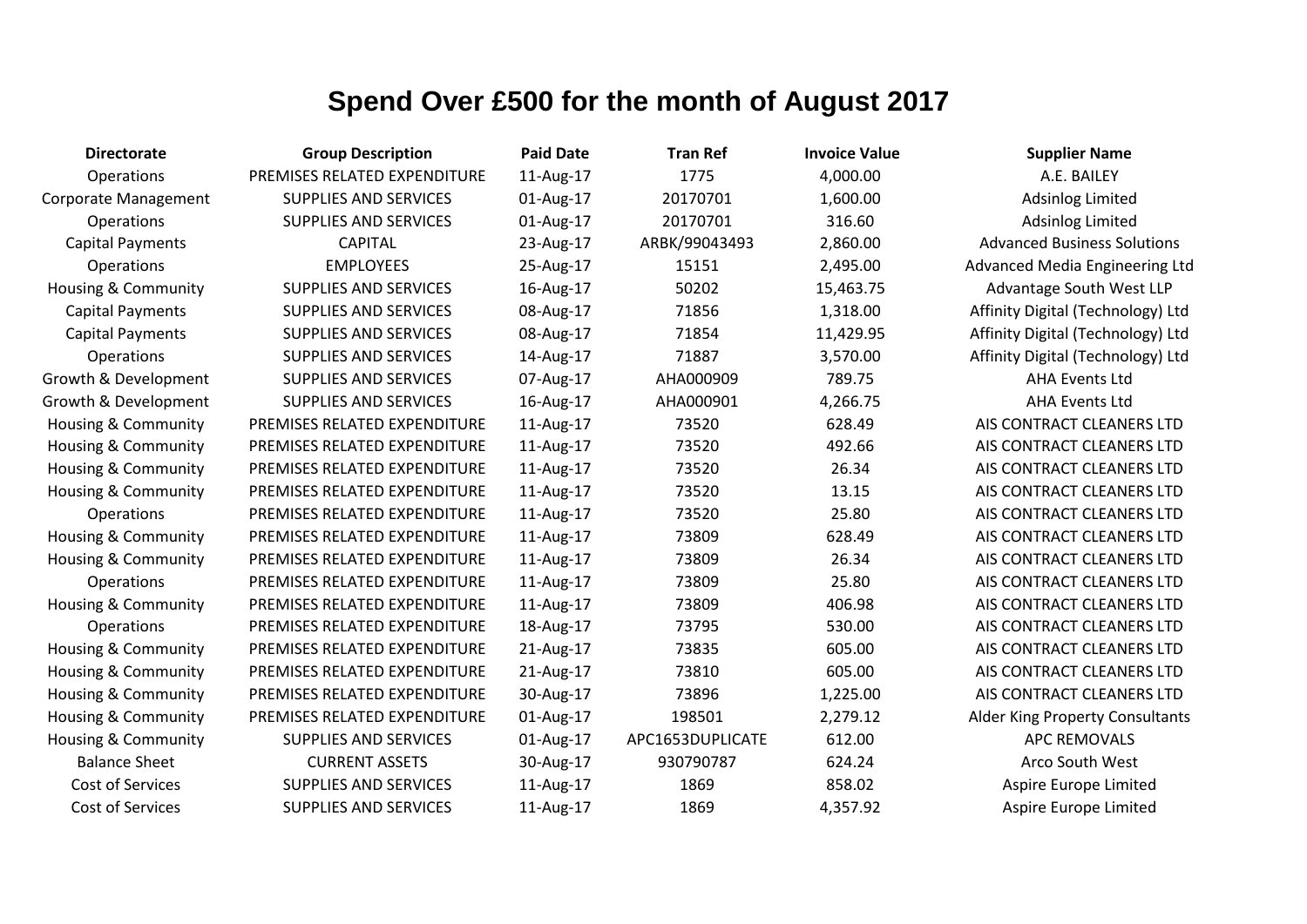| <b>Directorate</b>             | <b>Group Description</b>     | <b>Paid Date</b> | <b>Tran Ref</b> | <b>Invoice Value</b> | <b>Supplier Name</b>                       |
|--------------------------------|------------------------------|------------------|-----------------|----------------------|--------------------------------------------|
| Growth & Development           | <b>SUPPLIES AND SERVICES</b> | 14-Aug-17        | 42956           | 559.84               | <b>Bakers Coaches Holidays</b>             |
| <b>Housing &amp; Community</b> | <b>SUPPLIES AND SERVICES</b> | 25-Aug-17        | 9099400         | 116.04               | <b>Banner Group Limited</b>                |
| Housing & Community            | <b>SUPPLIES AND SERVICES</b> | 25-Aug-17        | 9099400         | 337.96               | <b>Banner Group Limited</b>                |
| Housing & Community            | <b>SUPPLIES AND SERVICES</b> | 25-Aug-17        | 9099400         | 337.96               | <b>Banner Group Limited</b>                |
| Housing & Community            | <b>SUPPLIES AND SERVICES</b> | 25-Aug-17        | 9099400         | 337.96               | <b>Banner Group Limited</b>                |
| Housing & Community            | <b>SUPPLIES AND SERVICES</b> | 25-Aug-17        | 9099400         | 4.72                 | <b>Banner Group Limited</b>                |
| Housing & Community            | <b>SUPPLIES AND SERVICES</b> | 25-Aug-17        | 9099400         | 1.89                 | <b>Banner Group Limited</b>                |
| Housing & Community            | <b>SUPPLIES AND SERVICES</b> | 25-Aug-17        | 9099400         | 13.58                | <b>Banner Group Limited</b>                |
| Housing & Community            | <b>SUPPLIES AND SERVICES</b> | 25-Aug-17        | 9099400         | 2.11                 | <b>Banner Group Limited</b>                |
| Housing & Community            | <b>SUPPLIES AND SERVICES</b> | 25-Aug-17        | 9099400         | 3.89                 | <b>Banner Group Limited</b>                |
| Housing & Community            | <b>SUPPLIES AND SERVICES</b> | 25-Aug-17        | 9099400         | 16.12                | <b>Banner Group Limited</b>                |
| Housing & Community            | SUPPLIES AND SERVICES        | 25-Aug-17        | 9099400         | 0.48                 | <b>Banner Group Limited</b>                |
| Housing & Community            | <b>SUPPLIES AND SERVICES</b> | 25-Aug-17        | 9099400         | 2.76                 | <b>Banner Group Limited</b>                |
| Housing & Community            | PREMISES RELATED EXPENDITURE | 14-Aug-17        | 2628            | 650.96               | Bay Air Conditioning & Refrigeratio        |
| Housing & Community            | THIRD PARTY PAYMENTS         | 04-Aug-17        | <b>EPRF 432</b> | 994.00               | <b>BEACON LEE &amp; WARD</b>               |
| <b>Housing &amp; Community</b> | THIRD PARTY PAYMENTS         | 18-Aug-17        | <b>EPRF 470</b> | 1,642.00             | <b>BENNETT RESIDENTIAL</b>                 |
| Growth & Development           | <b>SUPPLIES AND SERVICES</b> | 18-Aug-17        | 31598           | 3,530.75             | Berrys Coaches Ltd                         |
| Growth & Development           | <b>SUPPLIES AND SERVICES</b> | 21-Aug-17        | 31599           | 2,906.50             | Berrys Coaches Ltd                         |
| Cost of Services               | <b>SUPPLIES AND SERVICES</b> | 02-Aug-17        | 5789            | 22,174.60            | <b>Bloom Procurement Services Limited</b>  |
| Cost of Services               | <b>SUPPLIES AND SERVICES</b> | 02-Aug-17        | 5789            | 9,148.36             | <b>Bloom Procurement Services Limited</b>  |
| <b>Balance Sheet</b>           | <b>CURRENT ASSETS</b>        | 30-Aug-17        | 65944949        | 543.98               | <b>BRADFORDS BUILDING SUPPLIES LIMITED</b> |
| Housing & Community            | PREMISES RELATED EXPENDITURE | 02-Aug-17        | 996163256       | 849.00               | <b>British Gas Business (Electric)</b>     |
| Housing & Community            | PREMISES RELATED EXPENDITURE | 02-Aug-17        | 996163276       | 503.97               | <b>British Gas Business (Electric)</b>     |
| Housing & Community            | <b>SUPPLIES AND SERVICES</b> | 11-Aug-17        | IN-70063-1      | 716.14               | <b>Building Recruitment Company Ltd</b>    |
| <b>Housing &amp; Community</b> | <b>SUPPLIES AND SERVICES</b> | 11-Aug-17        | IN-70921-1      | 1,059.50             | <b>Building Recruitment Company Ltd</b>    |
| Housing & Community            | <b>SUPPLIES AND SERVICES</b> | 11-Aug-17        | IN-71172-1      | 1,059.50             | <b>Building Recruitment Company Ltd</b>    |
| Housing & Community            | SUPPLIES AND SERVICES        | 18-Aug-17        | IN-71570-1      | 1,040.00             | <b>Building Recruitment Company Ltd</b>    |
| Housing & Community            | <b>SUPPLIES AND SERVICES</b> | 30-Aug-17        | IN-71290-1      | 1,053.00             | <b>Building Recruitment Company Ltd</b>    |
| Housing & Community            | <b>SUPPLIES AND SERVICES</b> | 30-Aug-17        | IN-71946-1      | 1,040.00             | <b>Building Recruitment Company Ltd</b>    |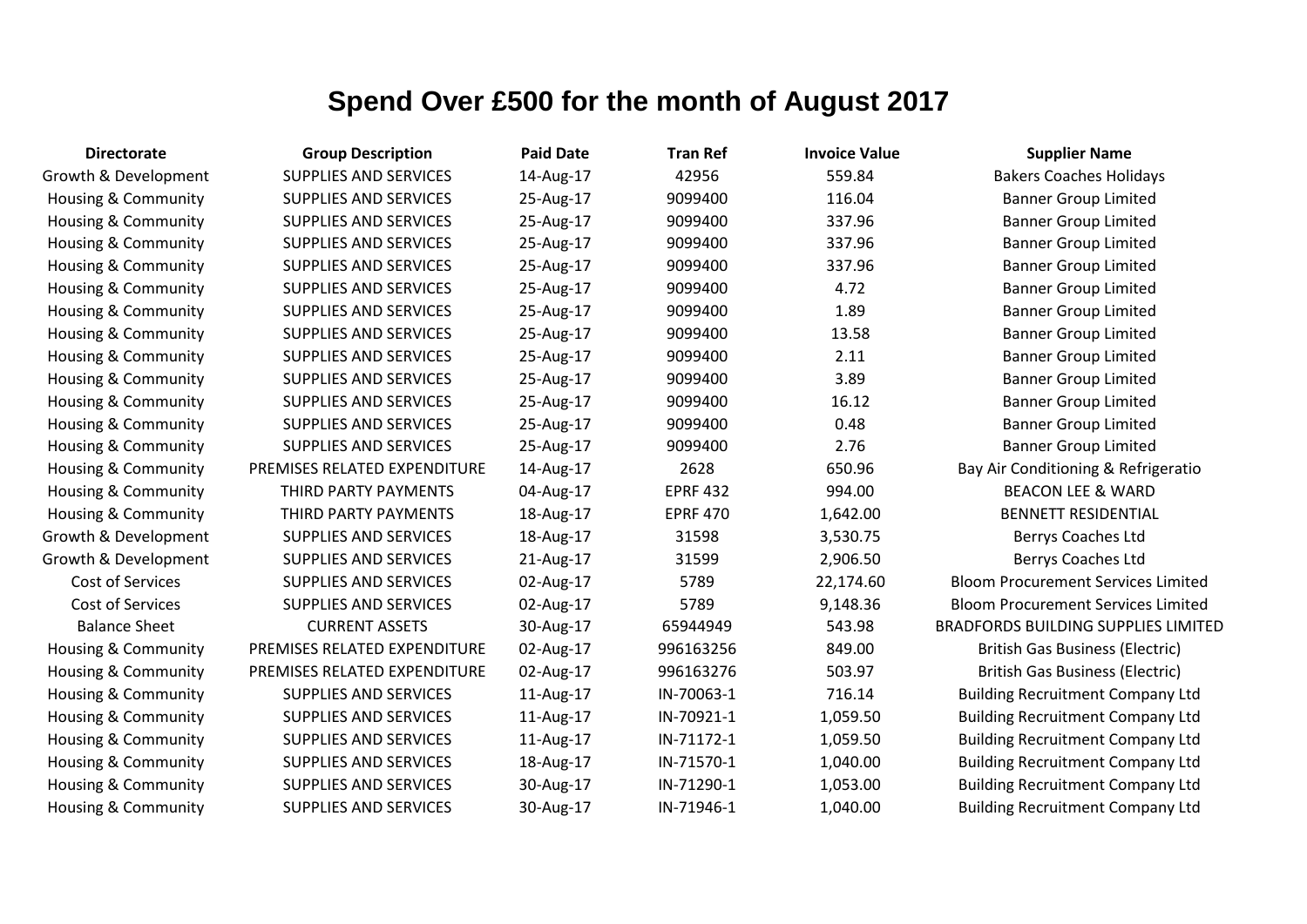| <b>Directorate</b>   | <b>Group Description</b>     | <b>Paid Date</b> | <b>Tran Ref</b>    | <b>Invoice Value</b> | <b>Supplier Name</b>                  |
|----------------------|------------------------------|------------------|--------------------|----------------------|---------------------------------------|
| Operations           | <b>EMPLOYEES</b>             | 11-Aug-17        | 303213             | 605.32               | <b>Butler Rose</b>                    |
| Operations           | <b>EMPLOYEES</b>             | 23-Aug-17        | 303212             | 634.55               | <b>Butler Rose</b>                    |
| Operations           | <b>EMPLOYEES</b>             | 23-Aug-17        | 303214             | 634.55               | <b>Butler Rose</b>                    |
| Operations           | <b>EMPLOYEES</b>             | 25-Aug-17        | 303315             | 605.32               | <b>Butler Rose</b>                    |
| Operations           | <b>EMPLOYEES</b>             | 25-Aug-17        | 303314             | 625.98               | <b>Butler Rose</b>                    |
| Operations           | <b>EMPLOYEES</b>             | 25-Aug-17        | 303313             | 634.55               | <b>Butler Rose</b>                    |
| Operations           | <b>EMPLOYEES</b>             | 25-Aug-17        | 303275             | 634.55               | <b>Butler Rose</b>                    |
| Operations           | <b>EMPLOYEES</b>             | 25-Aug-17        | 303276             | 643.13               | <b>Butler Rose</b>                    |
| Operations           | <b>EMPLOYEES</b>             | 30-Aug-17        | 303353             | 523.52               | <b>Butler Rose</b>                    |
| Operations           | <b>EMPLOYEES</b>             | 30-Aug-17        | 303352             | 634.55               | <b>Butler Rose</b>                    |
| Cost of Services     | <b>EMPLOYEES</b>             | 23-Aug-17        | 2442/0717          | 8,271.45             | <b>Carol Carpenter Training Ltd</b>   |
| Cost of Services     | <b>EMPLOYEES</b>             | 23-Aug-17        | 2442/0717          | 1,628.55             | <b>Carol Carpenter Training Ltd</b>   |
| Operations           | <b>SUPPLIES AND SERVICES</b> | 02-Aug-17        | 2845259            | 1,854.00             | <b>CCS MEDIA LTD</b>                  |
| Operations           | <b>SUPPLIES AND SERVICES</b> | 02-Aug-17        | 2845925            | 845.60               | <b>CCS MEDIA LTD</b>                  |
| Operations           | SUPPLIES AND SERVICES        | 11-Aug-17        | 2873523            | 820.82               | CCS MEDIA LTD                         |
| Operations           | <b>SUPPLIES AND SERVICES</b> | 11-Aug-17        | 2873301            | 4,780.50             | <b>CCS MEDIA LTD</b>                  |
| Operations           | <b>SUPPLIES AND SERVICES</b> | 11-Aug-17        | 2872124            | 3,434.10             | <b>CCS MEDIA LTD</b>                  |
| Operations           | <b>SUPPLIES AND SERVICES</b> | 16-Aug-17        | 2877758            | 2,621.70             | <b>CCS MEDIA LTD</b>                  |
| Operations           | <b>SUPPLIES AND SERVICES</b> | 23-Aug-17        | 2884738            | 2,861.75             | <b>CCS MEDIA LTD</b>                  |
| Operations           | <b>SUPPLIES AND SERVICES</b> | 23-Aug-17        | 2884734            | 2,872.50             | <b>CCS MEDIA LTD</b>                  |
| Operations           | <b>SUPPLIES AND SERVICES</b> | 25-Aug-17        | 2883931            | 3,199.36             | <b>CCS MEDIA LTD</b>                  |
| <b>Balance Sheet</b> | <b>CURRENT ASSETS</b>        | 23-Aug-17        | 9901/01843702      | 557.35               | <b>Ceramic Tile Distributors</b>      |
| Housing & Community  | <b>EMPLOYEES</b>             | 01-Aug-17        | 622767             | 2,100.00             | <b>CHARTERED INSTITUTE OF HOUSING</b> |
| Housing & Community  | PREMISES RELATED EXPENDITURE | 11-Aug-17        | <b>INVOICE 025</b> | 518.25               | Christopher Rowland                   |
| Housing & Community  | PREMISES RELATED EXPENDITURE | 09-Aug-17        | 27                 | 605.84               | Christopher Rowland                   |
| Housing & Community  | PREMISES RELATED EXPENDITURE | 11-Aug-17        | 30                 | 754.11               | Christopher Rowland                   |
| Housing & Community  | PREMISES RELATED EXPENDITURE | 18-Aug-17        | 32                 | 867.64               | Christopher Rowland                   |
| Housing & Community  | PREMISES RELATED EXPENDITURE | 23-Aug-17        | 35                 | 811.69               | Christopher Rowland                   |
| Operations           | <b>SUPPLIES AND SERVICES</b> | 03-Aug-17        | 3127919            | 670.00               | <b>CIPFA Business Limited</b>         |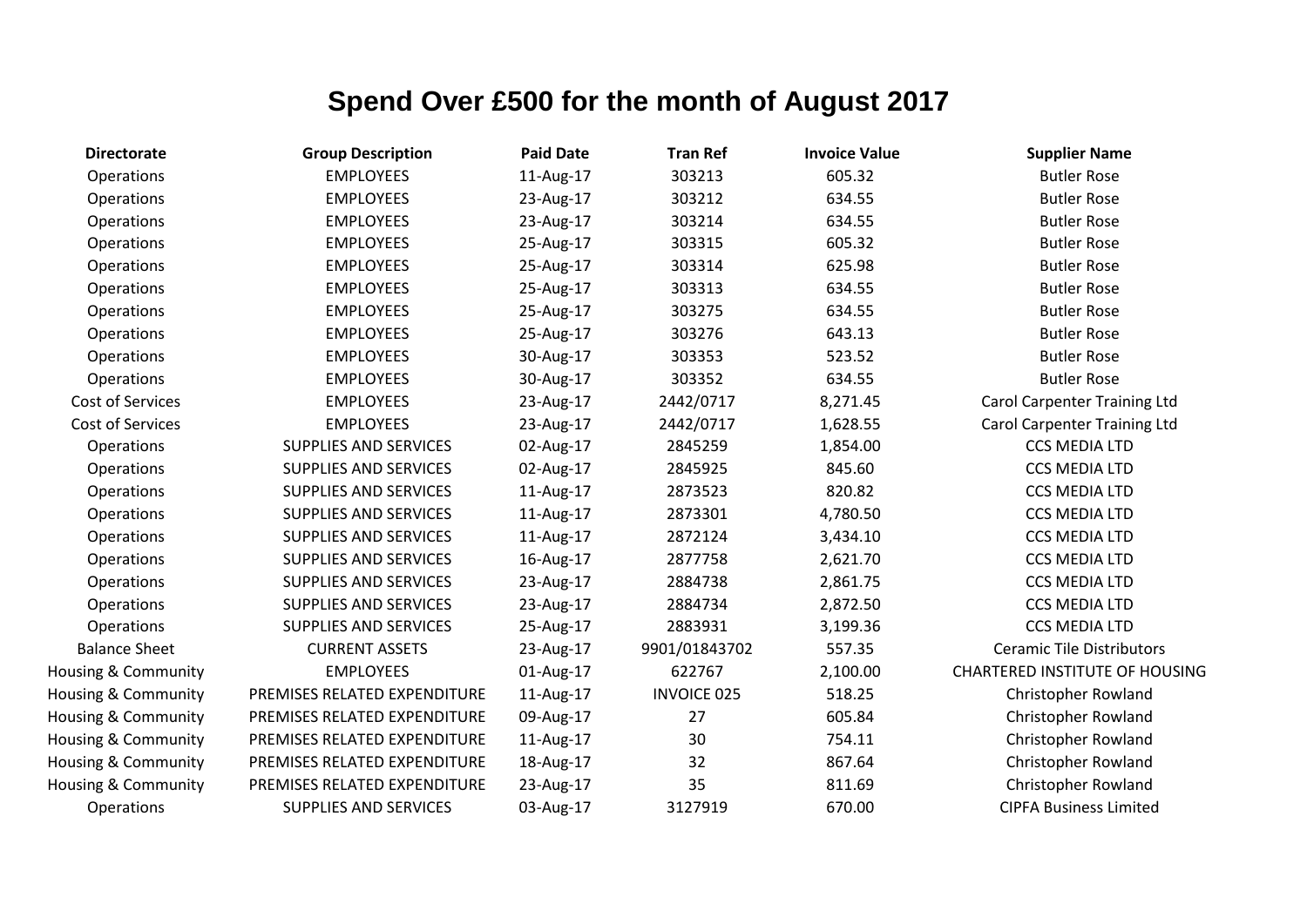| <b>Directorate</b>             | <b>Group Description</b>     | <b>Paid Date</b> | <b>Tran Ref</b> | <b>Invoice Value</b> | <b>Supplier Name</b>                |
|--------------------------------|------------------------------|------------------|-----------------|----------------------|-------------------------------------|
| <b>Balance Sheet</b>           | <b>CURRENT ASSETS</b>        | 11-Aug-17        | TAU/165372      | 1,459.12             | <b>City Electrical Factors Ltd</b>  |
| Operations                     | <b>SUPPLIES AND SERVICES</b> | 09-Aug-17        | C/RB155380      | 1,255.00             | <b>CIVICA UK LTD</b>                |
| Operations                     | <b>SUPPLIES AND SERVICES</b> | 09-Aug-17        | C/RB155381      | 1,295.00             | <b>CIVICA UK LTD</b>                |
| Operations                     | <b>INCOME</b>                | 14-Aug-17        | C/RB155937      | 9,061.15             | <b>CIVICA UK LTD</b>                |
| Operations                     | <b>SUPPLIES AND SERVICES</b> | 16-Aug-17        | C/RB155938      | 1,520.00             | <b>CIVICA UK LTD</b>                |
| Growth & Development           | <b>SUPPLIES AND SERVICES</b> | 09-Aug-17        | 1205V           | 1,259.38             | Coast Communications & Mktg Ltd     |
| Growth & Development           | <b>SUPPLIES AND SERVICES</b> | 09-Aug-17        | 1207V           | 812.50               | Coast Communications & Mktg Ltd     |
| Growth & Development           | <b>SUPPLIES AND SERVICES</b> | 09-Aug-17        | 1208V           | 914.06               | Coast Communications & Mktg Ltd     |
| Growth & Development           | <b>SUPPLIES AND SERVICES</b> | 09-Aug-17        | 1206V           | 1,218.75             | Coast Communications & Mktg Ltd     |
| Growth & Development           | <b>SUPPLIES AND SERVICES</b> | 09-Aug-17        | 1204V           | 1,746.88             | Coast Communications & Mktg Ltd     |
| Growth & Development           | <b>SUPPLIES AND SERVICES</b> | 09-Aug-17        | 1203V           | 4,242.07             | Coast Communications & Mktg Ltd     |
| Growth & Development           | <b>SUPPLIES AND SERVICES</b> | 09-Aug-17        | 1229V           | 3,000.00             | Coast Communications & Mktg Ltd     |
| Growth & Development           | <b>SUPPLIES AND SERVICES</b> | 11-Aug-17        | 1235V           | 1,497.76             | Coast Communications & Mktg Ltd     |
| Operations                     | <b>TRANSFER PAYMENTS</b>     | 21-Aug-17        | 2013749         | 10,000.00            | <b>COMPASS DISABILITY SERVICES</b>  |
| <b>Operations</b>              | <b>SUPPLIES AND SERVICES</b> | 21-Aug-17        | 149483          | 750.00               | <b>COOMBER SECURITY SYSTEMS LTD</b> |
| Operations                     | <b>EMPLOYEES</b>             | 03-Aug-17        | 445086          | 542.79               | <b>Cordant People</b>               |
| <b>Housing &amp; Community</b> | <b>EMPLOYEES</b>             | 03-Aug-17        | 445085          | 968.66               | <b>Cordant People</b>               |
| Operations                     | <b>EMPLOYEES</b>             | 03-Aug-17        | 449258          | 968.66               | <b>Cordant People</b>               |
| Operations                     | <b>EMPLOYEES</b>             | 03-Aug-17        | 449262          | 543.26               | <b>Cordant People</b>               |
| Operations                     | <b>EMPLOYEES</b>             | 03-Aug-17        | 450769          | 513.74               | <b>Cordant People</b>               |
| Operations                     | <b>EMPLOYEES</b>             | 03-Aug-17        | 450770          | 555.07               | <b>Cordant People</b>               |
| Operations                     | <b>EMPLOYEES</b>             | 03-Aug-17        | 450771          | 578.69               | <b>Cordant People</b>               |
| Operations                     | <b>EMPLOYEES</b>             | 03-Aug-17        | 450772          | 555.07               | <b>Cordant People</b>               |
| Housing & Community            | <b>EMPLOYEES</b>             | 03-Aug-17        | 447912          | 981.75               | <b>Cordant People</b>               |
| Operations                     | <b>EMPLOYEES</b>             | 03-Aug-17        | 462352          | 555.07               | <b>Cordant People</b>               |
| Operations                     | <b>EMPLOYEES</b>             | 03-Aug-17        | 465202          | 968.66               | <b>Cordant People</b>               |
| Operations                     | <b>EMPLOYEES</b>             | 03-Aug-17        | 463839          | 575.35               | <b>Cordant People</b>               |
| Operations                     | <b>EMPLOYEES</b>             | 21-Aug-17        | 469289          | 578.69               | <b>Cordant People</b>               |
| <b>Housing &amp; Community</b> | <b>EMPLOYEES</b>             | 23-Aug-17        | 6363            | 1,199.70             | <b>CORGI Technical Services Ltd</b> |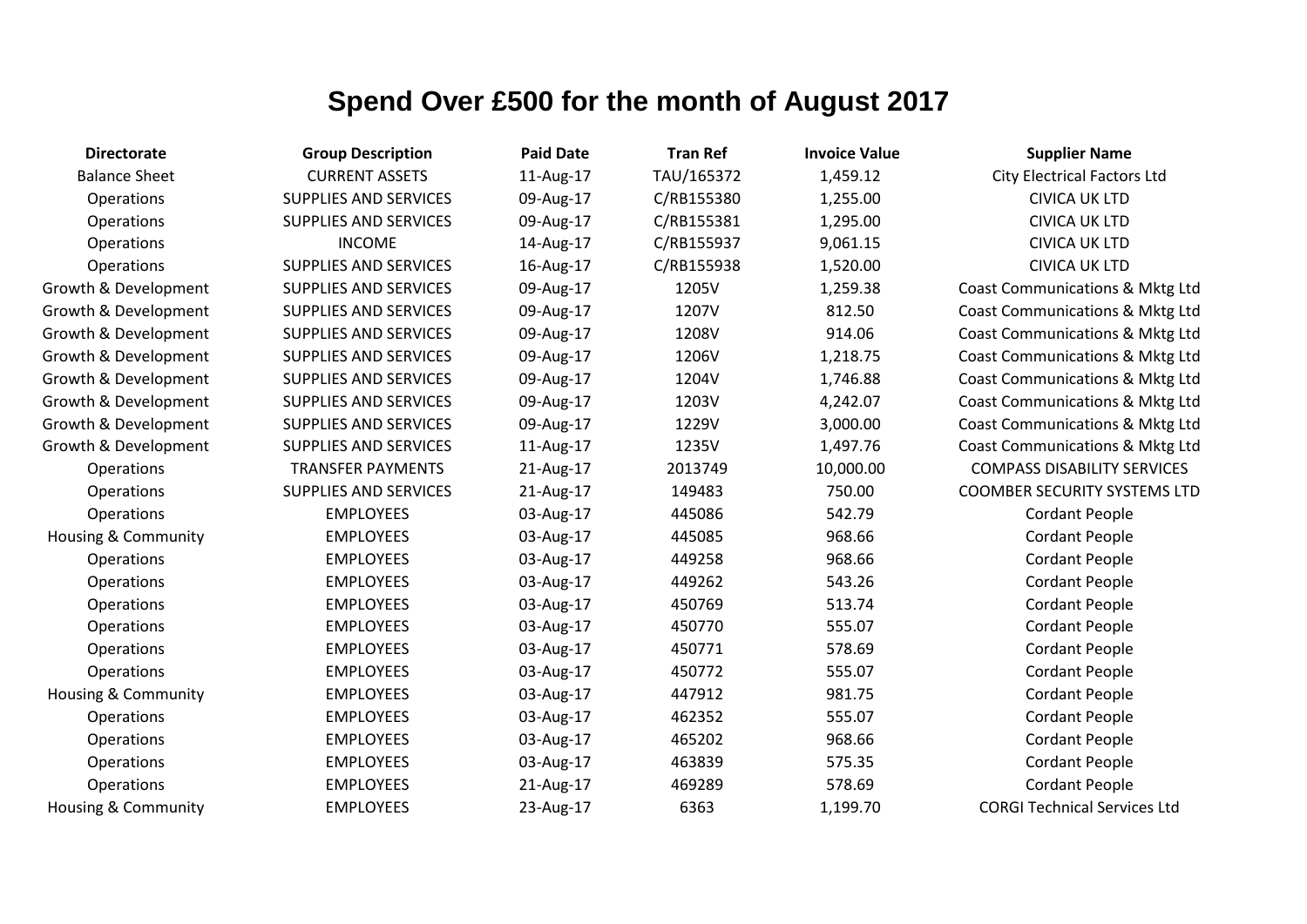| <b>Directorate</b>             | <b>Group Description</b>     | <b>Paid Date</b> | <b>Tran Ref</b> | <b>Invoice Value</b> | <b>Supplier Name</b>                |
|--------------------------------|------------------------------|------------------|-----------------|----------------------|-------------------------------------|
| Cost of Services               | <b>EMPLOYEES</b>             | 23-Aug-17        | 6363            | 41.85                | <b>CORGI Technical Services Ltd</b> |
| Housing & Community            | <b>EMPLOYEES</b>             | 23-Aug-17        | 6363            | 153.45               | <b>CORGI Technical Services Ltd</b> |
| <b>Operations</b>              | PREMISES RELATED EXPENDITURE | 16-Aug-17        | 12192719        | 2,324.00             | <b>CORONA ENERGY RETAIL 4 LTD</b>   |
| <b>Housing &amp; Community</b> | PREMISES RELATED EXPENDITURE | 01-Aug-17        | 9052017         | 6,380.96             | Creech St Michael Parish Council    |
| <b>Balance Sheet</b>           | <b>CURRENT ASSETS</b>        | 01-Aug-17        | 8200757349      | 526.04               | <b>Crown Paints LTD</b>             |
| Cost of Services               | <b>SUPPLIES AND SERVICES</b> | 02-Aug-17        | <b>TD0001</b>   | 1,200.00             | <b>CS Solutions Ltd</b>             |
| Cost of Services               | <b>SUPPLIES AND SERVICES</b> | 11-Aug-17        | <b>TD001</b>    | 1,200.00             | <b>CS Solutions Ltd</b>             |
| <b>Cost of Services</b>        | <b>SUPPLIES AND SERVICES</b> | 23-Aug-17        | TD0002          | 2,400.00             | <b>CS Solutions Ltd</b>             |
| Housing & Community            | <b>SUPPLIES AND SERVICES</b> | 07-Aug-17        | 10004875        | 936.00               | <b>CSL DualCom Ltd</b>              |
| Housing & Community            | <b>SUPPLIES AND SERVICES</b> | 07-Aug-17        | 10004875        | 330.86               | <b>CSL DualCom Ltd</b>              |
| Housing & Community            | PREMISES RELATED EXPENDITURE | 21-Aug-17        | 3007            | 768.00               | DALE NIXON T/A TAUNTON FENCING COM  |
| Housing & Community            | PREMISES RELATED EXPENDITURE | 21-Aug-17        | 3006            | 672.00               | DALE NIXON T/A TAUNTON FENCING COM  |
| <b>Housing &amp; Community</b> | <b>EMPLOYEES</b>             | 04-Aug-17        | 476009          | 2,880.00             | Deverell Smith Limited              |
| <b>Housing &amp; Community</b> | <b>EMPLOYEES</b>             | 18-Aug-17        | 476096          | 1,350.00             | Deverell Smith Limited              |
| Housing & Community            | <b>EMPLOYEES</b>             | 23-Aug-17        | 476146          | 1,350.00             | Deverell Smith Limited              |
| Growth & Development           | <b>TRANSFER PAYMENTS</b>     | 03-Aug-17        | 54026424        | 10,000.00            | Devon County Council                |
| <b>Balance Sheet</b>           | <b>CURRENT ASSETS</b>        | 09-Aug-17        | 1707/84825      | 914.52               | DEVONDALE ELECTRICAL DISTRIBUTORS L |
| <b>Corporate Management</b>    | <b>SUPPLIES AND SERVICES</b> | 16-Aug-17        | 841100          | 234.39               | <b>Dillington Advertising</b>       |
| <b>Corporate Management</b>    | <b>SUPPLIES AND SERVICES</b> | 16-Aug-17        | 841100          | 329.44               | <b>Dillington Advertising</b>       |
| <b>Corporate Management</b>    | <b>SUPPLIES AND SERVICES</b> | 16-Aug-17        | 841215          | 126.00               | <b>Dillington Advertising</b>       |
| <b>Corporate Management</b>    | SUPPLIES AND SERVICES        | 16-Aug-17        | 841215          | 138.60               | <b>Dillington Advertising</b>       |
| <b>Corporate Management</b>    | <b>SUPPLIES AND SERVICES</b> | 16-Aug-17        | 841215          | 376.44               | <b>Dillington Advertising</b>       |
| <b>Operations</b>              | <b>SUPPLIES AND SERVICES</b> | 25-Aug-17        | EA30209         | 1,242.00             | <b>EARTH ANCHORS LTD</b>            |
| Housing & Community            | <b>SUPPLIES AND SERVICES</b> | 02-Aug-17        | <b>EPRF 408</b> | 505.65               | East One Team Petty Cash            |
| Operations                     | PREMISES RELATED EXPENDITURE | 02-Aug-17        | 6.73121E+11     | 105.00               | <b>EDF Energy</b>                   |
| Operations                     | PREMISES RELATED EXPENDITURE | 02-Aug-17        | 6.73121E+11     | 2,293.88             | <b>EDF Energy</b>                   |
| Operations                     | PREMISES RELATED EXPENDITURE | 01-Aug-17        | 2967830         | 1,299.13             | <b>EDF Energy</b>                   |
| Operations                     | PREMISES RELATED EXPENDITURE | 01-Aug-17        | 2967824         | 1,297.56             | <b>EDF Energy</b>                   |
| Operations                     | PREMISES RELATED EXPENDITURE | 01-Aug-17        | 2967819         | 985.97               | <b>EDF Energy</b>                   |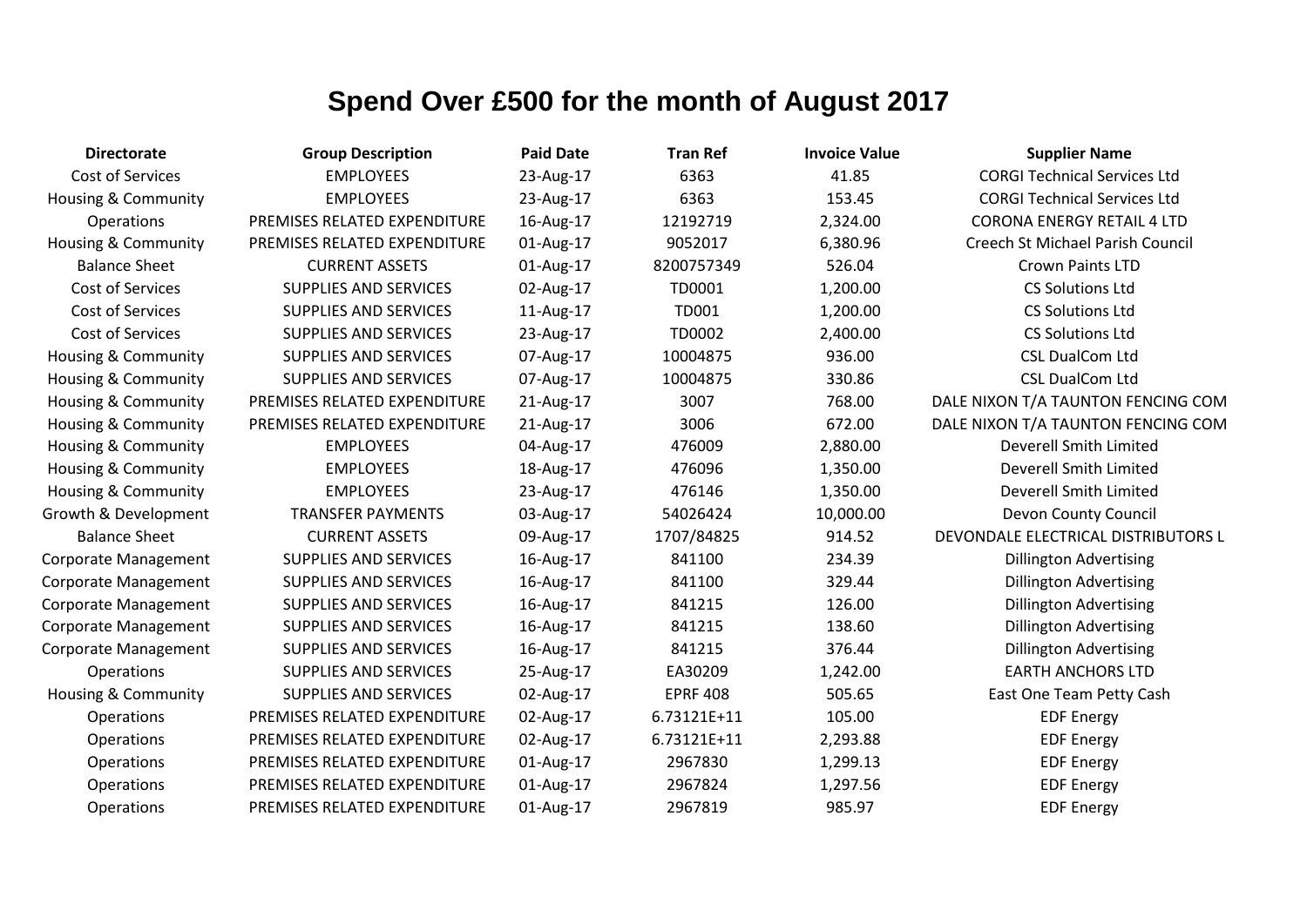| <b>Directorate</b>      | <b>Group Description</b>     | <b>Paid Date</b> | <b>Tran Ref</b> | <b>Invoice Value</b> | <b>Supplier Name</b>                   |
|-------------------------|------------------------------|------------------|-----------------|----------------------|----------------------------------------|
| Operations              | PREMISES RELATED EXPENDITURE | 01-Aug-17        | 2967835         | 1,060.74             | <b>EDF Energy</b>                      |
| Operations              | PREMISES RELATED EXPENDITURE | 01-Aug-17        | 2967827         | 1,485.17             | <b>EDF Energy</b>                      |
| Operations              | PREMISES RELATED EXPENDITURE | 01-Aug-17        | 2967841         | 935.18               | <b>EDF Energy</b>                      |
| Operations              | PREMISES RELATED EXPENDITURE | 01-Aug-17        | 2967842         | 846.50               | <b>EDF Energy</b>                      |
| Operations              | PREMISES RELATED EXPENDITURE | 01-Aug-17        | 3036979         | 800.90               | <b>EDF Energy</b>                      |
| Operations              | PREMISES RELATED EXPENDITURE | 16-Aug-17        | 3087035         | 846.30               | <b>EDF Energy</b>                      |
| Operations              | PREMISES RELATED EXPENDITURE | 16-Aug-17        | 3087035         | 12.70                | <b>EDF Energy</b>                      |
| <b>Balance Sheet</b>    | <b>CURRENT ASSETS</b>        | 04-Aug-17        | 808-402917      | 624.09               | <b>Electric Center</b>                 |
| <b>Balance Sheet</b>    | <b>CURRENT ASSETS</b>        | 11-Aug-17        | 808-403091      | 677.41               | <b>Electric Center</b>                 |
| <b>Balance Sheet</b>    | <b>CURRENT ASSETS</b>        | 11-Aug-17        | 808 - 402406    | 1,094.83             | <b>Electric Center</b>                 |
| <b>Balance Sheet</b>    | <b>CURRENT ASSETS</b>        | 16-Aug-17        | 808 - 403214    | 944.66               | <b>Electric Center</b>                 |
| <b>Balance Sheet</b>    | <b>CURRENT ASSETS</b>        | 25-Aug-17        | 808 - 403445    | 914.44               | <b>Electric Center</b>                 |
| <b>Capital Payments</b> | <b>CAPITAL</b>               | 09-Aug-17        | 17/2416/1053    | 1,175.00             | <b>Encompass Ecology Ltd</b>           |
| Capital Payments        | <b>CAPITAL</b>               | 23-Aug-17        | CSCT001141-003  | 131,679.99           | <b>ENGIE Regeneration (Apollo) Ltd</b> |
| <b>Capital Payments</b> | <b>CAPITAL</b>               | 23-Aug-17        | CSCT001141-004  | 100,858.13           | <b>ENGIE Regeneration (Apollo) Ltd</b> |
| Housing & Community     | <b>EMPLOYEES</b>             | 07-Aug-17        | 340             | 3,613.60             | <b>Esense Limited</b>                  |
| Capital Payments        | <b>CAPITAL</b>               | 23-Aug-17        | IT13850         | 1,034.25             | European Asbestos Services Ltd         |
| Capital Payments        | <b>CAPITAL</b>               | 23-Aug-17        | <b>IT13773</b>  | 3,415.75             | European Asbestos Services Ltd         |
| <b>Capital Payments</b> | <b>CAPITAL</b>               | 23-Aug-17        | IT13147         | 1,021.75             | European Asbestos Services Ltd         |
| Capital Payments        | <b>CAPITAL</b>               | 23-Aug-17        | IT13117         | 2,043.50             | European Asbestos Services Ltd         |
| Capital Payments        | <b>CAPITAL</b>               | 23-Aug-17        | <b>IT13118</b>  | 1,021.75             | European Asbestos Services Ltd         |
| <b>Capital Payments</b> | <b>CAPITAL</b>               | 23-Aug-17        | IT13063         | 1,021.75             | European Asbestos Services Ltd         |
| Capital Payments        | <b>CAPITAL</b>               | 23-Aug-17        | IT13681         | 1,077.75             | European Asbestos Services Ltd         |
| <b>Capital Payments</b> | <b>CAPITAL</b>               | 23-Aug-17        | IT13677         | 12,495.00            | European Asbestos Services Ltd         |
| <b>Capital Payments</b> | <b>CAPITAL</b>               | 23-Aug-17        | IT13634         | 1,034.25             | European Asbestos Services Ltd         |
| <b>Capital Payments</b> | <b>CAPITAL</b>               | 23-Aug-17        | IT13504         | 1,034.25             | European Asbestos Services Ltd         |
| <b>Capital Payments</b> | <b>CAPITAL</b>               | 23-Aug-17        | IT13414         | 1,034.25             | European Asbestos Services Ltd         |
| <b>Capital Payments</b> | <b>CAPITAL</b>               | 23-Aug-17        | <b>IT13378</b>  | 1,034.25             | European Asbestos Services Ltd         |
| <b>Capital Payments</b> | <b>CAPITAL</b>               | 23-Aug-17        | IT13201         | 1,034.25             | European Asbestos Services Ltd         |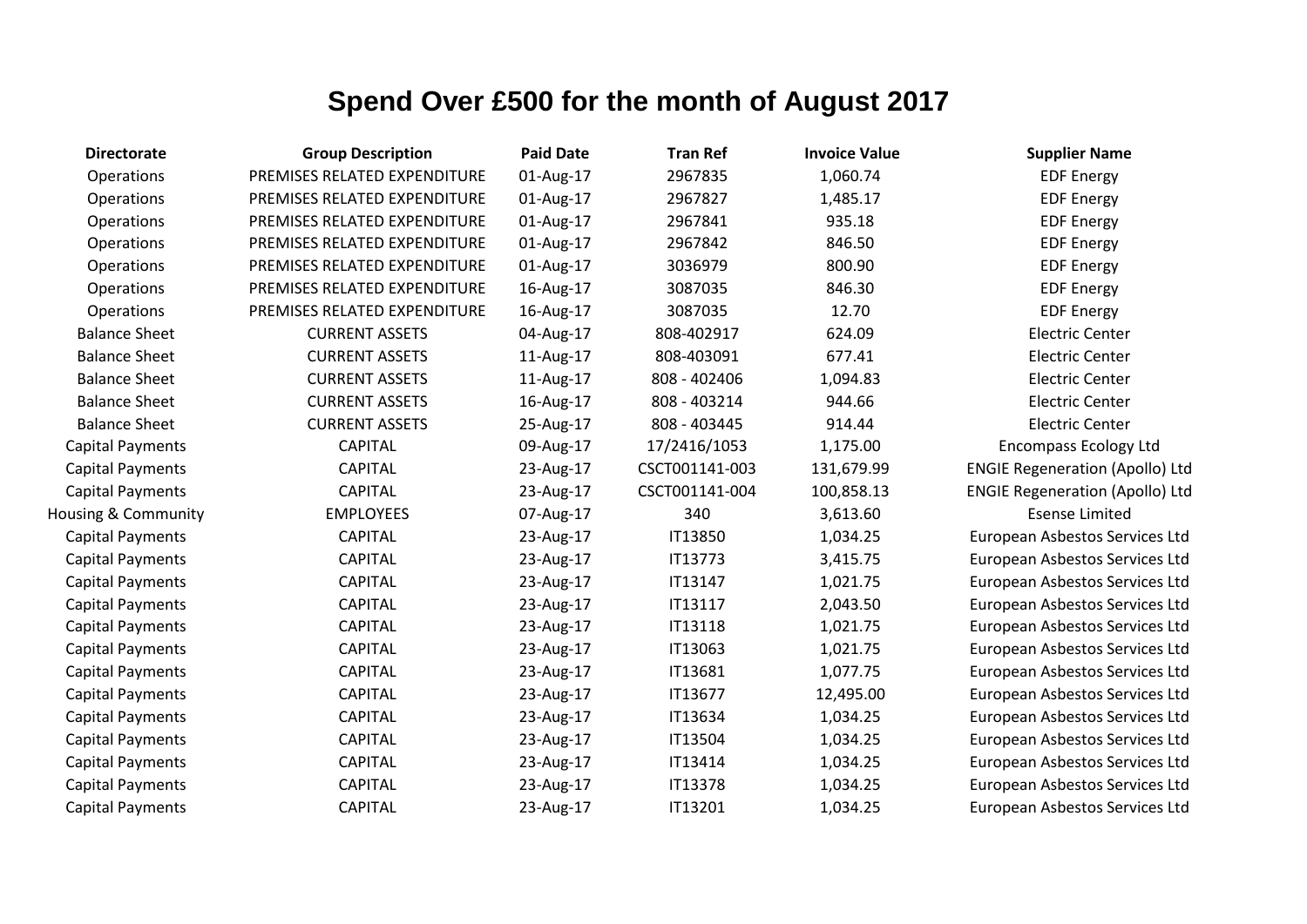| <b>Directorate</b>             | <b>Group Description</b>     | <b>Paid Date</b> | <b>Tran Ref</b> | <b>Invoice Value</b> | <b>Supplier Name</b>                 |
|--------------------------------|------------------------------|------------------|-----------------|----------------------|--------------------------------------|
| <b>Capital Payments</b>        | <b>CAPITAL</b>               | 23-Aug-17        | IT13053         | 1,034.25             | European Asbestos Services Ltd       |
| <b>Capital Payments</b>        | <b>CAPITAL</b>               | 23-Aug-17        | IT14104         | 1,145.70             | European Asbestos Services Ltd       |
| <b>Capital Payments</b>        | <b>CAPITAL</b>               | 23-Aug-17        | IT13968         | 1,034.25             | European Asbestos Services Ltd       |
| <b>Capital Payments</b>        | <b>CAPITAL</b>               | 23-Aug-17        | IT13148         | 1,034.25             | European Asbestos Services Ltd       |
| <b>Capital Payments</b>        | <b>CAPITAL</b>               | 23-Aug-17        | IT13299         | 2,068.50             | European Asbestos Services Ltd       |
| Operations                     | <b>SUPPLIES AND SERVICES</b> | 11-Aug-17        | 17102585        | 8,742.99             | Facultatieve Technologies Ltd        |
| Operations                     | <b>SUPPLIES AND SERVICES</b> | 25-Aug-17        | 17103319        | 1,190.35             | Facultatieve Technologies Ltd        |
| Operations                     | <b>SUPPLIES AND SERVICES</b> | 25-Aug-17        | 17102849        | 1,420.45             | Facultatieve Technologies Ltd        |
| Operations                     | <b>SUPPLIES AND SERVICES</b> | 25-Aug-17        | 17102844        | 698.04               | Facultatieve Technologies Ltd        |
| Growth & Development           | <b>SUPPLIES AND SERVICES</b> | 23-Aug-17        | 22664           | 4,950.00             | Farebrother                          |
| <b>Capital Payments</b>        | <b>CAPITAL</b>               | 30-Aug-17        | 459414          | 23,030.58            | Flexiform Business Furniture Ltd     |
| <b>Operations</b>              | <b>SUPPLIES AND SERVICES</b> | 21-Aug-17        | <b>EPRF 471</b> | 750.00               | Friends of French Weir Park          |
| Growth & Development           | <b>SUPPLIES AND SERVICES</b> | 23-Aug-17        | SOMERFEST/03    | 3,750.00             | <b>Fuse Performance Ltd</b>          |
| <b>Housing &amp; Community</b> | <b>EMPLOYEES</b>             | 09-Aug-17        | 1011751         | 1,270.00             | G & L Consultancy Ltd                |
| <b>Housing &amp; Community</b> | PREMISES RELATED EXPENDITURE | 18-Aug-17        | 1011802         | 750.00               | G & L Consultancy Ltd                |
| <b>Housing &amp; Community</b> | PREMISES RELATED EXPENDITURE | 16-Aug-17        | 35240           | 668.93               | <b>G&amp;G SIGNS</b>                 |
| <b>Capital Payments</b>        | <b>CAPITAL</b>               | 03-Aug-17        | $\mathbf{1}$    | 963.77               | <b>Galliford Try Partnerships SW</b> |
| Operations                     | <b>SUPPLIES AND SERVICES</b> | 14-Aug-17        | GA1367798       | 1,082.70             | <b>Gamma Business Communications</b> |
| Operations                     | <b>SUPPLIES AND SERVICES</b> | 18-Aug-17        | GA1362592       | 1,060.69             | <b>Gamma Business Communications</b> |
| Housing & Community            | <b>SUPPLIES AND SERVICES</b> | 23-Aug-17        | 1708001         | 29,907.00            | Gas Tag Limited                      |
| Operations                     | <b>SUPPLIES AND SERVICES</b> | 04-Aug-17        | 17-1110-MR      | 5,226.00             | GB Sport & Leisure UK Ltd            |
| <b>Balance Sheet</b>           | <b>CURRENT ASSETS</b>        | 07-Aug-17        | 17-1142-MR/1    | 860.00               | GB Sport & Leisure UK Ltd            |
| Operations                     | <b>EMPLOYEES</b>             | 14-Aug-17        | 17-1176-MR      | 980.00               | GB Sport & Leisure UK Ltd            |
|                                |                              | 01-Aug-17        | 732723          | 1,810.90             | <b>GLASDON UK LTD</b>                |
| <b>Housing &amp; Community</b> | <b>SUPPLIES AND SERVICES</b> | 03-Aug-17        | 132733          | 1,053.00             | <b>GREENSLADE TAYLOR HUNT</b>        |
| Operations                     | <b>SUPPLIES AND SERVICES</b> | 01-Aug-17        | L1910           | 2,223.75             | Haldons Ltd                          |
| Operations                     | <b>SUPPLIES AND SERVICES</b> | 23-Aug-17        | L1954           | 10,000.00            | Haldons Ltd                          |
| Growth & Development           | <b>SUPPLIES AND SERVICES</b> | 18-Aug-17        | 300             | 4,972.47             | <b>Hardisty Jones Associates</b>     |
| Housing & Community            | <b>SUPPLIES AND SERVICES</b> | 09-Aug-17        | 3               | 624.00               | Harwood Farm                         |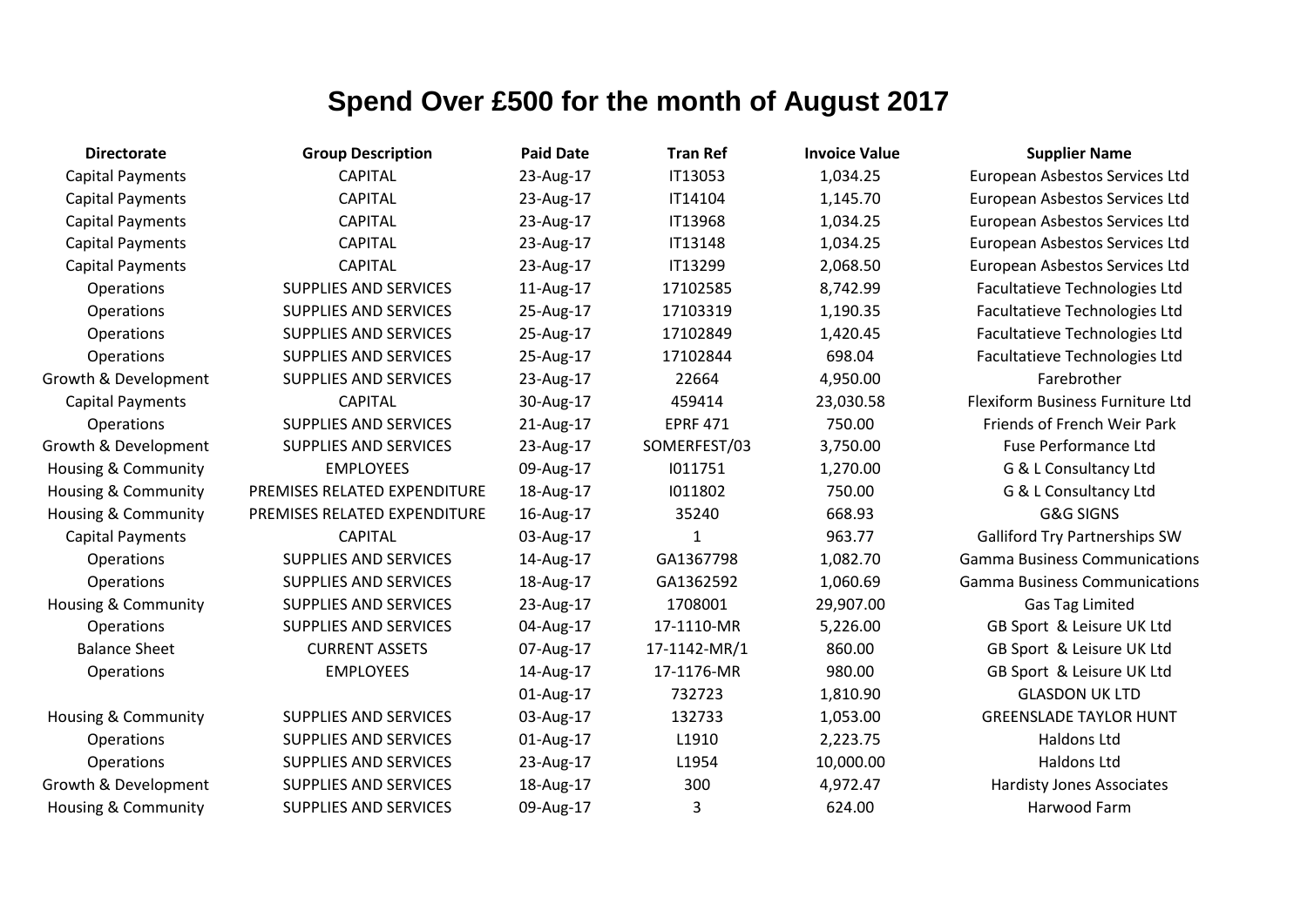| <b>Directorate</b>             | <b>Group Description</b>     | <b>Paid Date</b> | <b>Tran Ref</b> | <b>Invoice Value</b> | <b>Supplier Name</b>    |
|--------------------------------|------------------------------|------------------|-----------------|----------------------|-------------------------|
| <b>Housing &amp; Community</b> | PREMISES RELATED EXPENDITURE | 16-Aug-17        | 7460            | 7,075.00             | <b>Healthmatic Ltd</b>  |
| Growth & Development           | <b>SUPPLIES AND SERVICES</b> | 16-Aug-17        | 100471          | 922.08               | <b>Historic England</b> |
| Housing & Community            | PREMISES RELATED EXPENDITURE | 11-Aug-17        | 994/0130165     | 908.23               | Howdens Joinery         |
| Housing & Community            | PREMISES RELATED EXPENDITURE | 11-Aug-17        | 994/0129914     | 694.43               | Howdens Joinery         |
| Operations                     | <b>SUPPLIES AND SERVICES</b> | 03-Aug-17        | 1281A           | 1,540.00             | IAM CONSULTING SERVICES |
| Operations                     | THIRD PARTY PAYMENTS         | 10-Aug-17        | GM49675         | 49,963.67            | Idverde                 |
| Operations                     | THIRD PARTY PAYMENTS         | 10-Aug-17        | GM750626        | 49,963.67            | Idverde                 |
| Operations                     | THIRD PARTY PAYMENTS         | 10-Aug-17        | GM750627        | 49,963.67            | Idverde                 |
| Operations                     | THIRD PARTY PAYMENTS         | 10-Aug-17        | GM750653        | 49,963.67            | Idverde                 |
| Operations                     | THIRD PARTY PAYMENTS         | 30-Aug-17        | GM751097        | 49,963.67            | Idverde                 |
| <b>Housing &amp; Community</b> | <b>EMPLOYEES</b>             | 09-Aug-17        | 161724WJ        | 678.00               | Interserve FS (UK) Ltd  |
| <b>Housing &amp; Community</b> | <b>EMPLOYEES</b>             | 09-Aug-17        | 161724WJ        | 229.20               | Interserve FS (UK) Ltd  |
| Cost of Services               | <b>EMPLOYEES</b>             | 09-Aug-17        | 161724WJ        | 52.80                | Interserve FS (UK) Ltd  |
| <b>Housing &amp; Community</b> | <b>EMPLOYEES</b>             | 09-Aug-17        | 161724WJ        | 159.60               | Interserve FS (UK) Ltd  |
| <b>Housing &amp; Community</b> | <b>EMPLOYEES</b>             | 09-Aug-17        | 161724WJ        | 57.60                | Interserve FS (UK) Ltd  |
| Cost of Services               | <b>EMPLOYEES</b>             | 09-Aug-17        | 161724WJ        | 22.80                | Interserve FS (UK) Ltd  |
| <b>Housing &amp; Community</b> | <b>EMPLOYEES</b>             | 09-Aug-17        | 161724WJ        | 103.20               | Interserve FS (UK) Ltd  |
| Housing & Community            | <b>EMPLOYEES</b>             | 09-Aug-17        | 161724WJ        | 13.20                | Interserve FS (UK) Ltd  |
| Cost of Services               | <b>EMPLOYEES</b>             | 09-Aug-17        | 161724WJ        | 3.60                 | Interserve FS (UK) Ltd  |
| <b>Corporate Management</b>    | <b>EMPLOYEES</b>             | 09-Aug-17        | 161724WJ        | 120.00               | Interserve FS (UK) Ltd  |
| Operations                     | <b>EMPLOYEES</b>             | 30-Aug-17        | A123213         | 1,733.42             | <b>IRRV</b>             |
| Cost of Services               | <b>EMPLOYEES</b>             | 30-Aug-17        | A123213         | 866.58               | <b>IRRV</b>             |
| Housing & Community            | PREMISES RELATED EXPENDITURE | 07-Aug-17        | 133             | 805.00               | J C Electrical Services |
| <b>Housing &amp; Community</b> | PREMISES RELATED EXPENDITURE | 21-Aug-17        | 135             | 1,045.00             | J C Electrical Services |
| <b>Housing &amp; Community</b> | PREMISES RELATED EXPENDITURE | 30-Aug-17        | 136             | 935.00               | J C Electrical Services |
| <b>Housing &amp; Community</b> | PREMISES RELATED EXPENDITURE | 11-Aug-17        | 91              | 220.00               | J Thomas t/a JT Roofing |
| Housing & Community            | PREMISES RELATED EXPENDITURE | 11-Aug-17        | 91              | 495.00               | J Thomas t/a JT Roofing |
| <b>Housing &amp; Community</b> | PREMISES RELATED EXPENDITURE | 11-Aug-17        | 93              | 1,450.00             | J Thomas t/a JT Roofing |
| <b>Housing &amp; Community</b> | PREMISES RELATED EXPENDITURE | 11-Aug-17        | 93              | 2,200.00             | J Thomas t/a JT Roofing |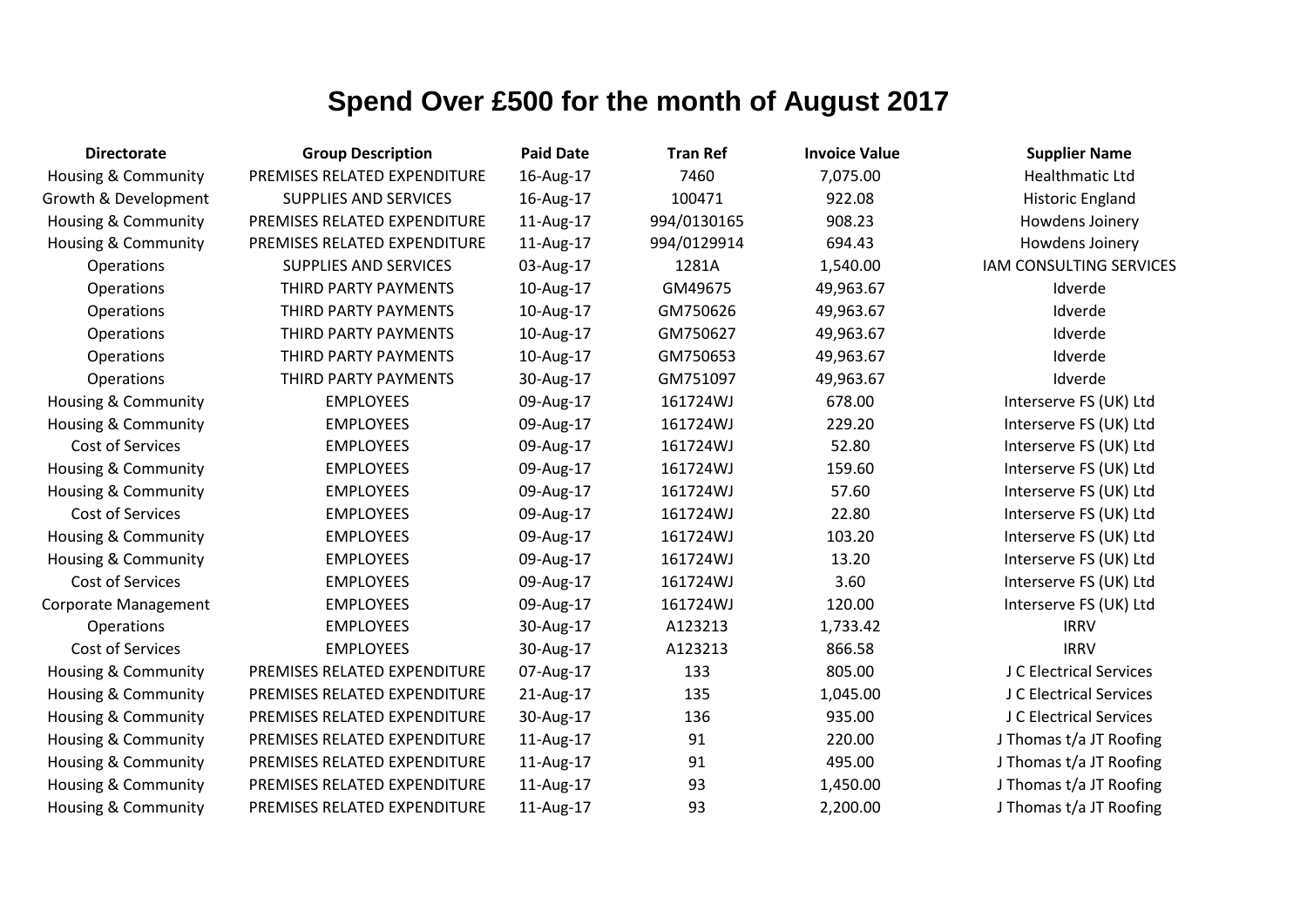| <b>Directorate</b>             | <b>Group Description</b>             | <b>Paid Date</b> | <b>Tran Ref</b>  | <b>Invoice Value</b> | <b>Supplier Name</b>                |
|--------------------------------|--------------------------------------|------------------|------------------|----------------------|-------------------------------------|
| Operations                     | <b>TRANSPORT RELATED EXPENDITURE</b> | 04-Aug-17        | 654361           | 3,000.00             | James Mason Limited t/as Masons Kin |
| Operations                     | TRANSPORT RELATED EXPENDITURE        | 11-Aug-17        | 67299            | 902.73               | <b>JCB Finance Ltd</b>              |
| Operations                     | TRANSPORT RELATED EXPENDITURE        | 09-Aug-17        | 67837            | 902.73               | <b>JCB Finance Ltd</b>              |
| Operations                     | <b>SUPPLIES AND SERVICES</b>         | 02-Aug-17        | 99439            | 772.00               | <b>Kernock Park Plants Ltd</b>      |
| <b>Housing &amp; Community</b> | PREMISES RELATED EXPENDITURE         | 07-Aug-17        | 2403             | 600.00               | <b>KEVS CLEANING SERVICE LTD</b>    |
| Operations                     | <b>SUPPLIES AND SERVICES</b>         | 01-Aug-17        | 104538           | 1,912.50             | LAVAT Consulting Ltd T/A PSTAX      |
| <b>Capital Payments</b>        | <b>CAPITAL</b>                       | 01-Aug-17        | 948380/020       | 7,588.00             | Link 51 Shelving & Storage          |
| <b>Capital Payments</b>        | <b>CAPITAL</b>                       | 11-Aug-17        | SINV/00006708    | 68,400.00            | Liverty Limited                     |
| Operations                     | TRANSPORT RELATED EXPENDITURE        | 30-Aug-17        | 68499            | 1,076.35             | Lloyds & Co (Letchworth) Ltd        |
| Operations                     | TRANSPORT RELATED EXPENDITURE        | 25-Aug-17        | 68537            | 926.08               | Lloyds & Co (Letchworth) Ltd        |
| <b>Balance Sheet</b>           | <b>CURRENT ASSETS</b>                | 23-Aug-17        | 103460           | 677.17               | Locks, Doors & Window Fittings      |
| Operations                     | <b>SUPPLIES AND SERVICES</b>         | 09-Aug-17        | 969305           | 833.85               | <b>LOOMIS UK LTD</b>                |
| Operations                     | SUPPLIES AND SERVICES                | 14-Aug-17        | 969306           | 558.00               | LOOMIS UK LTD                       |
| Operations                     | <b>SUPPLIES AND SERVICES</b>         | 25-Aug-17        | 944996           | 833.85               | <b>LOOMIS UK LTD</b>                |
| Operations                     | SUPPLIES AND SERVICES                | 09-Aug-17        | 975357           | 580.40               | <b>LOOMIS UK LTD</b>                |
| Operations                     | <b>SUPPLIES AND SERVICES</b>         | 11-Aug-17        | 975356           | 867.30               | LOOMIS UK LTD                       |
| <b>Capital Payments</b>        | <b>CAPITAL</b>                       | 30-Aug-17        | 2377             | 15,913.77            | Low Carbon Exchange Ltd             |
| <b>Capital Payments</b>        | <b>CAPITAL</b>                       | 30-Aug-17        | 2377             | 3,790.00             | Low Carbon Exchange Ltd             |
| <b>Capital Payments</b>        | <b>CAPITAL</b>                       | 18-Aug-17        | 374              | 2,170.00             | Low Carbon Expert Ltd               |
| <b>Capital Payments</b>        | <b>CAPITAL</b>                       | 30-Aug-17        | 379              | 1,260.00             | Low Carbon Expert Ltd               |
| Housing & Community            | PREMISES RELATED EXPENDITURE         | 11-Aug-17        | 18993            | 804.95               | M B H Industrial Services Ltd       |
| <b>Housing &amp; Community</b> | PREMISES RELATED EXPENDITURE         | 11-Aug-17        | 143              | 7,470.00             | <b>M&amp;I SHIER</b>                |
| <b>Housing &amp; Community</b> | PREMISES RELATED EXPENDITURE         | 11-Aug-17        | 135              | 1,796.00             | M&I SHIER                           |
| <b>Housing &amp; Community</b> | PREMISES RELATED EXPENDITURE         | 11-Aug-17        | 135              | 4,315.00             | <b>M&amp;I SHIER</b>                |
| <b>Housing &amp; Community</b> | PREMISES RELATED EXPENDITURE         | 11-Aug-17        | 144              | 1,287.00             | <b>M&amp;I SHIER</b>                |
| <b>Housing &amp; Community</b> | PREMISES RELATED EXPENDITURE         | 11-Aug-17        | 144              | 4,070.00             | <b>M&amp;I SHIER</b>                |
| Operations                     | SUPPLIES AND SERVICES                | 11-Aug-17        | IPS <sub>5</sub> | 1,000.00             | <b>M&amp;I SHIER</b>                |
| <b>Housing &amp; Community</b> | PREMISES RELATED EXPENDITURE         | 21-Aug-17        | 145              | 352.00               | <b>M&amp;I SHIER</b>                |
| Housing & Community            | PREMISES RELATED EXPENDITURE         | 21-Aug-17        | 145              | 2,365.00             | M&I SHIER                           |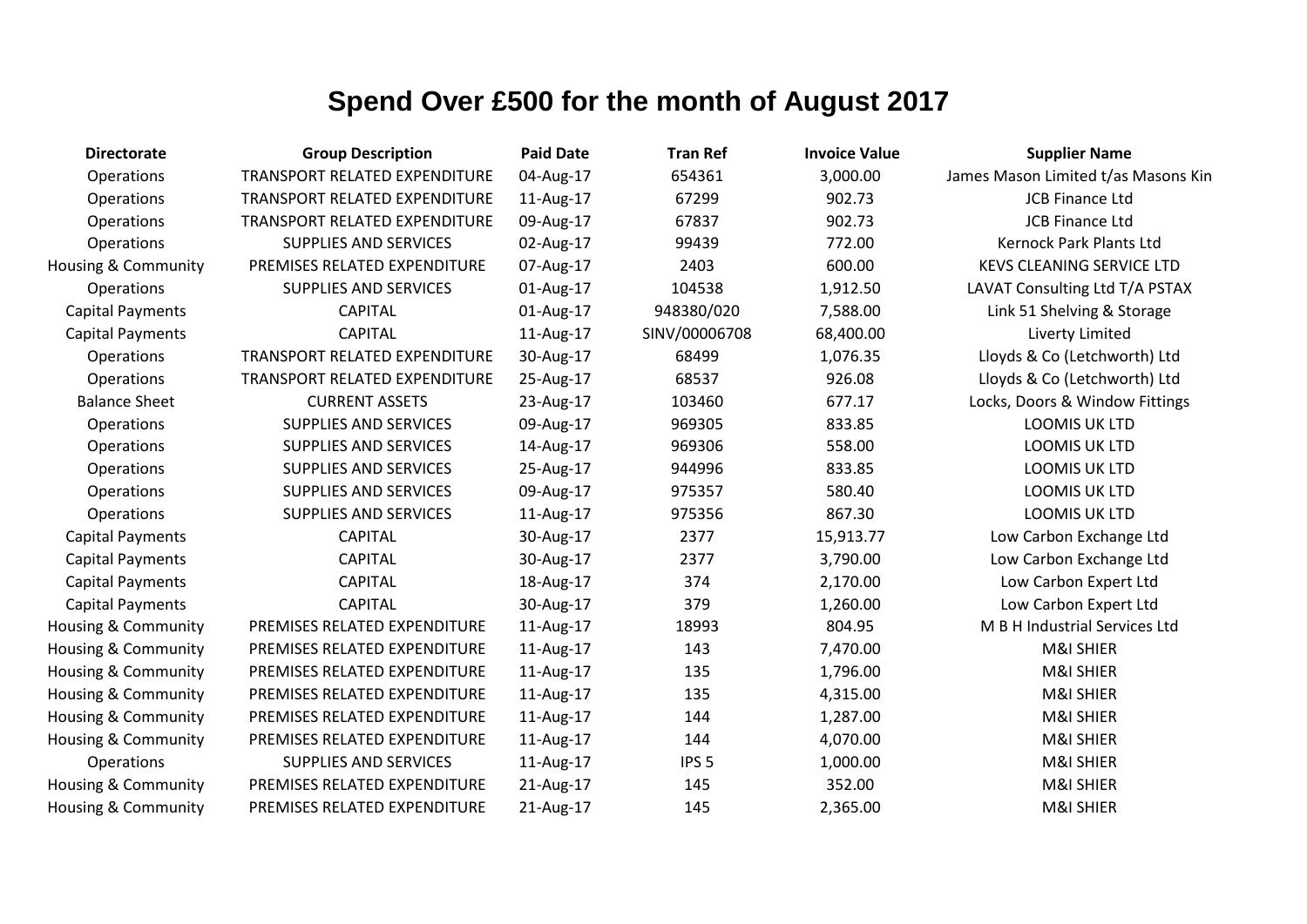| <b>Directorate</b>             | <b>Group Description</b>     | <b>Paid Date</b> | <b>Tran Ref</b> | <b>Invoice Value</b> | <b>Supplier Name</b>                       |
|--------------------------------|------------------------------|------------------|-----------------|----------------------|--------------------------------------------|
| <b>Housing &amp; Community</b> | <b>SUPPLIES AND SERVICES</b> | 16-Aug-17        | 21372           | 600.00               | M3 Housing Ltd                             |
| <b>Operations</b>              | <b>SUPPLIES AND SERVICES</b> | 09-Aug-17        | 516995          | 3,065.26             | M5 Audio and Events                        |
| Housing & Community            | PREMISES RELATED EXPENDITURE | 16-Aug-17        | 42942           | 8,220.52             | <b>Magna Housing Limited</b>               |
| <b>Housing &amp; Community</b> | <b>SUPPLIES AND SERVICES</b> | 25-Aug-17        | 26738           | 2,531.23             | Mailadoc Ltd                               |
| Cost of Services               | SUPPLIES AND SERVICES        | 09-Aug-17        | 378             | 4,195.25             | MARTIN JAMES CONSULTANCY LTD               |
| Cost of Services               | <b>SUPPLIES AND SERVICES</b> | 16-Aug-17        | 381             | 2,913.30             | MARTIN JAMES CONSULTANCY LTD               |
| <b>Operations</b>              | <b>SUPPLIES AND SERVICES</b> | 02-Aug-17        | SI196379        | 492.19               | <b>MasterCard Payment Gateway Services</b> |
| Operations                     | SUPPLIES AND SERVICES        | 02-Aug-17        | SI196379        | 70.52                | <b>MasterCard Payment Gateway Services</b> |
| Operations                     | SUPPLIES AND SERVICES        | 02-Aug-17        | SI196379        | 24.83                | <b>MasterCard Payment Gateway Services</b> |
| Operations                     | <b>SUPPLIES AND SERVICES</b> | 02-Aug-17        | SI196379        | 7.04                 | <b>MasterCard Payment Gateway Services</b> |
| Housing & Community            | SUPPLIES AND SERVICES        | 02-Aug-17        | SI196379        | 227.88               | <b>MasterCard Payment Gateway Services</b> |
| <b>Operations</b>              | <b>SUPPLIES AND SERVICES</b> | 02-Aug-17        | SI196379        | 17.54                | <b>MasterCard Payment Gateway Services</b> |
| Operations                     | <b>SUPPLIES AND SERVICES</b> | 16-Aug-17        | SI197448        | 574.07               | <b>MasterCard Payment Gateway Services</b> |
| Operations                     | <b>SUPPLIES AND SERVICES</b> | 16-Aug-17        | SI197448        | 59.70                | <b>MasterCard Payment Gateway Services</b> |
| <b>Operations</b>              | SUPPLIES AND SERVICES        | 16-Aug-17        | SI197448        | 20.99                | <b>MasterCard Payment Gateway Services</b> |
| Operations                     | <b>SUPPLIES AND SERVICES</b> | 16-Aug-17        | SI197448        | 4.72                 | <b>MasterCard Payment Gateway Services</b> |
| <b>Housing &amp; Community</b> | <b>SUPPLIES AND SERVICES</b> | 16-Aug-17        | SI197448        | 266.63               | <b>MasterCard Payment Gateway Services</b> |
| <b>Operations</b>              | <b>SUPPLIES AND SERVICES</b> | 16-Aug-17        | SI197448        | 18.89                | <b>MasterCard Payment Gateway Services</b> |
| <b>Balance Sheet</b>           | <b>HOLDING ACCOUNTS</b>      | 01-Aug-17        | IN20154         | 13,883.97            | Matrix SCM Ltd                             |
| <b>Balance Sheet</b>           | <b>HOLDING ACCOUNTS</b>      | 07-Aug-17        | IN20229         | 16,712.70            | Matrix SCM Ltd                             |
| <b>Balance Sheet</b>           | <b>HOLDING ACCOUNTS</b>      | 09-Aug-17        | IN20304         | 22,137.22            | Matrix SCM Ltd                             |
| <b>Balance Sheet</b>           | <b>HOLDING ACCOUNTS</b>      | 14-Aug-17        | IN20379         | 17,062.80            | Matrix SCM Ltd                             |
| <b>Balance Sheet</b>           | <b>HOLDING ACCOUNTS</b>      | 30-Aug-17        | IN20451         | 15,722.33            | Matrix SCM Ltd                             |
| <b>Balance Sheet</b>           | <b>HOLDING ACCOUNTS</b>      | 30-Aug-17        | <b>IN20528</b>  | 14,258.75            | Matrix SCM Ltd                             |
| Operations                     | PREMISES RELATED EXPENDITURE | 09-Aug-17        | M2879           | 126.00               | Mercury Infrastructure Services Ltd        |
| <b>Operations</b>              | PREMISES RELATED EXPENDITURE | 09-Aug-17        | M2879           | 128.80               | Mercury Infrastructure Services Ltd        |
| Operations                     | PREMISES RELATED EXPENDITURE | 09-Aug-17        | M2879           | 114.10               | Mercury Infrastructure Services Ltd        |
| Operations                     | PREMISES RELATED EXPENDITURE | 09-Aug-17        | M2879           | 32.00                | Mercury Infrastructure Services Ltd        |
| Operations                     | PREMISES RELATED EXPENDITURE | 09-Aug-17        | M2879           | 104.20               | Mercury Infrastructure Services Ltd        |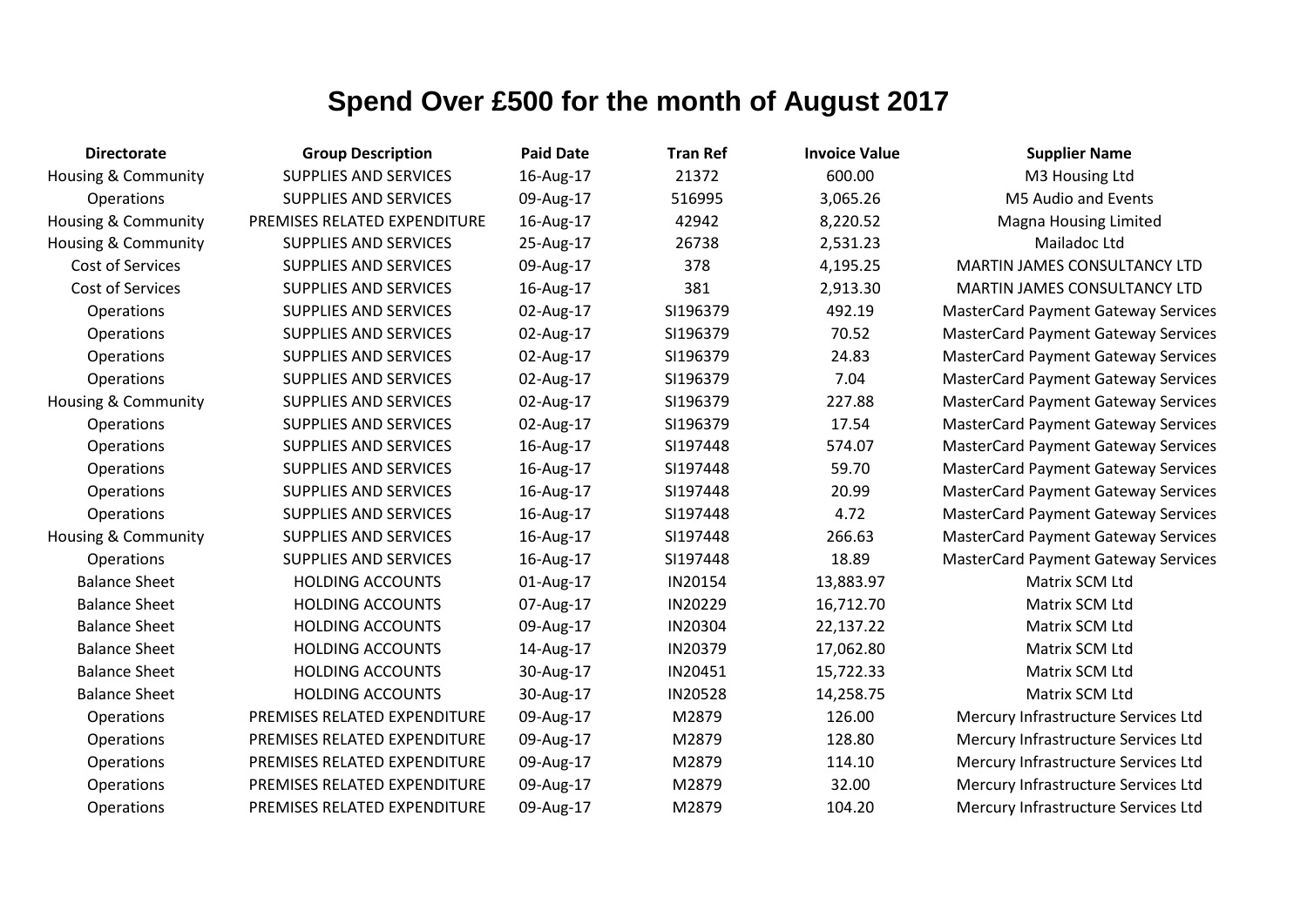| <b>Directorate</b>             | <b>Group Description</b>     | <b>Paid Date</b> | <b>Tran Ref</b> | <b>Invoice Value</b> | <b>Supplier Name</b>                |
|--------------------------------|------------------------------|------------------|-----------------|----------------------|-------------------------------------|
| Operations                     | PREMISES RELATED EXPENDITURE | 23-Aug-17        | M2891           | 3,622.55             | Mercury Infrastructure Services Ltd |
| <b>Housing &amp; Community</b> | <b>EMPLOYEES</b>             | 01-Aug-17        | 6168745         | 595.00               | Michael Page International          |
| Growth & Development           | <b>SUPPLIES AND SERVICES</b> | 21-Aug-17        | 3082017         | 571.90               | MID DEVON SHOW                      |
| <b>Capital Payments</b>        | <b>CAPITAL</b>               | 03-Aug-17        | IN004038/001    | 83,458.23            | Mi-Space (UK) Ltd                   |
| <b>Capital Payments</b>        | <b>CAPITAL</b>               | 03-Aug-17        | IN004037/023    | 33,671.68            | Mi-Space (UK) Ltd                   |
| <b>Capital Payments</b>        | <b>CAPITAL</b>               | 03-Aug-17        | IN004034/012    | 137,956.69           | Mi-Space (UK) Ltd                   |
| <b>Capital Payments</b>        | <b>CAPITAL</b>               | 16-Aug-17        | IN004201/004    | 110,404.55           | Mi-Space (UK) Ltd                   |
| Housing & Community            | PREMISES RELATED EXPENDITURE | 21-Aug-17        | IN004202/001    | 4,192.97             | Mi-Space (UK) Ltd                   |
| <b>Housing &amp; Community</b> | PREMISES RELATED EXPENDITURE | 04-Aug-17        | 52968/91454187  | 6,559.58             | MITIE PROPERTY SERVICES (UK) LTD    |
| <b>Capital Payments</b>        | <b>CAPITAL</b>               | 02-Aug-17        | 52968/91459122  | 13,679.95            | MITIE PROPERTY SERVICES (UK) LTD    |
| <b>Capital Payments</b>        | <b>CAPITAL</b>               | 02-Aug-17        | 52968/91459137  | 1,192.18             | MITIE PROPERTY SERVICES (UK) LTD    |
| Housing & Community            | PREMISES RELATED EXPENDITURE | 04-Aug-17        | 52968/91459364  | 2,366.50             | MITIE PROPERTY SERVICES (UK) LTD    |
| <b>Capital Payments</b>        | <b>CAPITAL</b>               | 02-Aug-17        | 52968/91459366  | 4,298.77             | MITIE PROPERTY SERVICES (UK) LTD    |
| <b>Capital Payments</b>        | <b>CAPITAL</b>               | 02-Aug-17        | 52968/91459387  | 1,389.48             | MITIE PROPERTY SERVICES (UK) LTD    |
| Housing & Community            | PREMISES RELATED EXPENDITURE | 04-Aug-17        | 52968/91459841  | 3,558.59             | MITIE PROPERTY SERVICES (UK) LTD    |
| Housing & Community            | PREMISES RELATED EXPENDITURE | 04-Aug-17        | 52968/91459848  | 6,616.72             | MITIE PROPERTY SERVICES (UK) LTD    |
| <b>Housing &amp; Community</b> | PREMISES RELATED EXPENDITURE | 11-Aug-17        | 52968/91463395  | 6,474.00             | MITIE PROPERTY SERVICES (UK) LTD    |
| <b>Housing &amp; Community</b> | PREMISES RELATED EXPENDITURE | 11-Aug-17        | 52968/91463391  | 10,574.77            | MITIE PROPERTY SERVICES (UK) LTD    |
| Housing & Community            | PREMISES RELATED EXPENDITURE | 04-Aug-17        | 52968/91451522  | 16,309.95            | MITIE PROPERTY SERVICES (UK) LTD    |
| Operations                     | SUPPLIES AND SERVICES        | 01-Aug-17        | 52/642160       | 1,943.83             | <b>MITIE Security Ltd</b>           |
| Operations                     | <b>SUPPLIES AND SERVICES</b> | 18-Aug-17        | 52/643965       | 1,943.83             | MITIE Security Ltd                  |
| Operations                     | SUPPLIES AND SERVICES        | 03-Aug-17        | 0338-146708     | 1,752.12             | Montagu Evans LLP                   |
| <b>Housing &amp; Community</b> | <b>SUPPLIES AND SERVICES</b> | 16-Aug-17        | 7498            | 7,600.00             | Montaz Engineering Solutions Ltd    |
| Operations                     | <b>EMPLOYEES</b>             | 03-Aug-17        | 503             | 1,200.00             | <b>Moore Training Solutions</b>     |
| Growth & Development           | PREMISES RELATED EXPENDITURE | 14-Aug-17        | 53745           | 770.00               | MPS Glass and Window Centre Ltd     |
| Housing & Community            | PREMISES RELATED EXPENDITURE | 07-Aug-17        | 158             | 867.20               | Mr Keven Pearse                     |
| <b>Housing &amp; Community</b> | PREMISES RELATED EXPENDITURE | 07-Aug-17        | 159             | 845.42               | Mr Keven Pearse                     |
| <b>Housing &amp; Community</b> | PREMISES RELATED EXPENDITURE | 07-Aug-17        | 160             | 705.20               | Mr Keven Pearse                     |
| <b>Housing &amp; Community</b> | PREMISES RELATED EXPENDITURE | 21-Aug-17        | 161             | 705.20               | Mr Keven Pearse                     |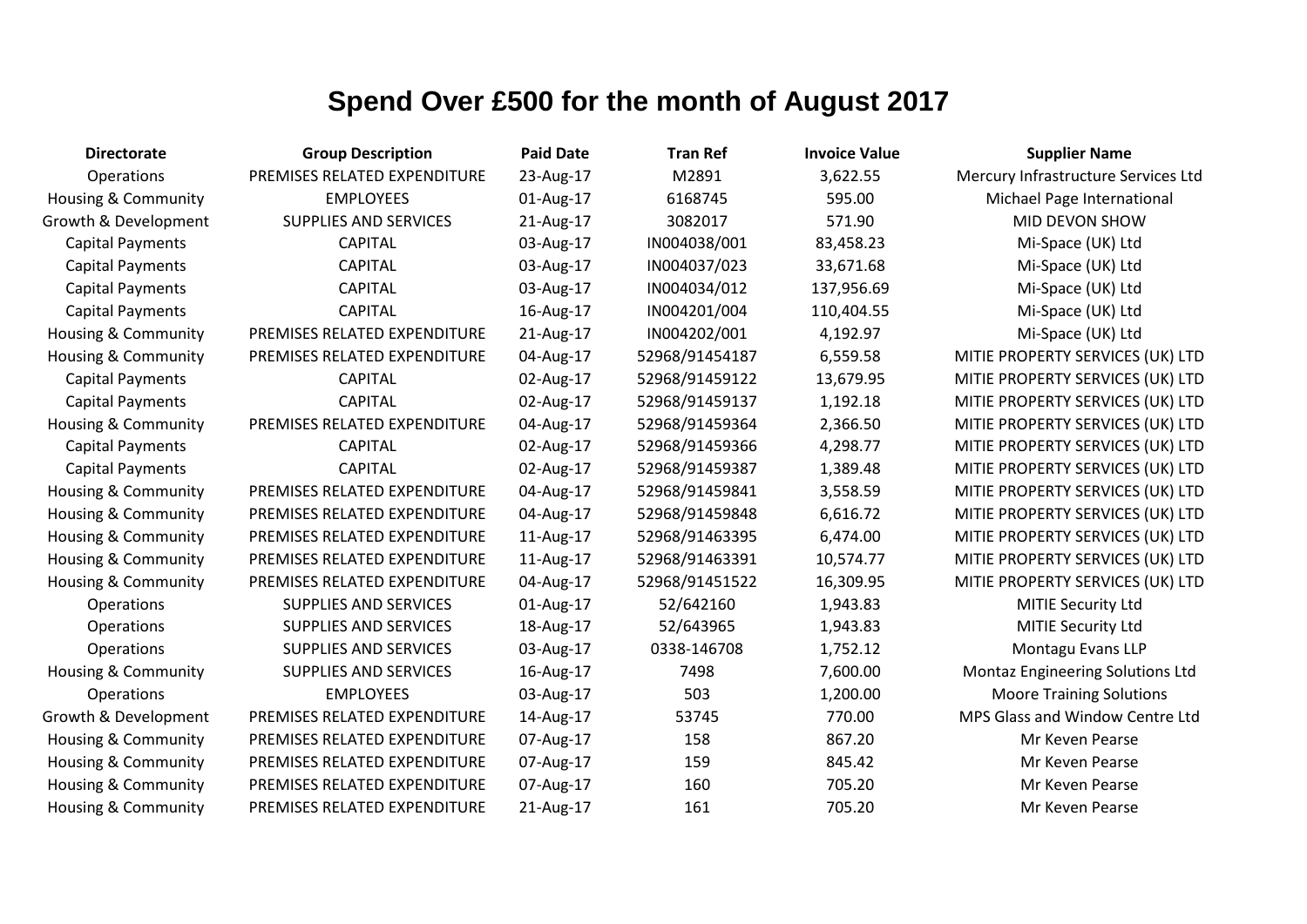| <b>Directorate</b>             | <b>Group Description</b>             | <b>Paid Date</b> | <b>Tran Ref</b>  | <b>Invoice Value</b> | <b>Supplier Name</b>                   |
|--------------------------------|--------------------------------------|------------------|------------------|----------------------|----------------------------------------|
| <b>Housing &amp; Community</b> | PREMISES RELATED EXPENDITURE         | 25-Aug-17        | 162              | 750.00               | Mr Keven Pearse                        |
| Cost of Services               | <b>TRANSPORT RELATED EXPENDITURE</b> | 16-Aug-17        | 488249           | 503.95               | MST LTD T/A PARKINS INDUSTRIAL SUPP    |
| Growth & Development           | <b>SUPPLIES AND SERVICES</b>         | 14-Aug-17        | J10920170731     | 5,576.82             | <b>National Express Ltd</b>            |
| Growth & Development           | <b>SUPPLIES AND SERVICES</b>         | 09-Aug-17        | NM31567          | 1,200.00             | New Mind Internet Consultancy Ltd      |
| Corporate Management           | <b>TRANSFER PAYMENTS</b>             | 09-Aug-17        | <b>TUF GRANT</b> | 4,133.03             | North Taunton Partnership              |
| Operations                     | <b>SUPPLIES AND SERVICES</b>         | 09-Aug-17        | 24344            | 599.75               | <b>OPAL ENVELOPES (SAPPHIRE)</b>       |
| <b>Housing &amp; Community</b> | <b>SUPPLIES AND SERVICES</b>         | 03-Aug-17        | 42696            | 9,000.00             | Open Door                              |
| <b>Housing &amp; Community</b> | PREMISES RELATED EXPENDITURE         | 11-Aug-17        | 1106650          | 2,030.00             | <b>Otter South West LTD</b>            |
| <b>Capital Payments</b>        | <b>CAPITAL</b>                       | 09-Aug-17        | 1106695          | 22,751.71            | Otter South West LTD                   |
| <b>Capital Payments</b>        | <b>CAPITAL</b>                       | 25-Aug-17        | 1106720          | 15,769.18            | Otter South West LTD                   |
| Growth & Development           | SUPPLIES AND SERVICES                | 04-Aug-17        | 142114MCR        | 20,180.00            | PETER BRETT ASSOCIATES                 |
| Growth & Development           | <b>SUPPLIES AND SERVICES</b>         | 04-Aug-17        | 142185MCR        | 14,800.00            | PETER BRETT ASSOCIATES                 |
| Growth & Development           | <b>SUPPLIES AND SERVICES</b>         | 04-Aug-17        | 142186MCR        | 13,340.00            | PETER BRETT ASSOCIATES                 |
| <b>Housing &amp; Community</b> | PREMISES RELATED EXPENDITURE         | 23-Aug-17        | 11752            | 650.00               | Phillips Consulting Engineers Ltd      |
| <b>Balance Sheet</b>           | <b>CURRENT ASSETS</b>                | 25-Aug-17        | PMK-2701         | 1,155.00             | Pitchmark Ltd                          |
| <b>Housing &amp; Community</b> | THIRD PARTY PAYMENTS                 | 14-Aug-17        | <b>EPRF 394</b>  | 804.33               | Plexus                                 |
| Housing & Community            | THIRD PARTY PAYMENTS                 | 14-Aug-17        | <b>EPRF 395</b>  | 589.00               | Plexus                                 |
| <b>Housing &amp; Community</b> | THIRD PARTY PAYMENTS                 | 14-Aug-17        | <b>EPRF 396</b>  | 761.52               | Plexus                                 |
| Operations                     | <b>SUPPLIES AND SERVICES</b>         | 22-Aug-17        | DNOTSI2300486    | 3,154.00             | Proactis                               |
| <b>Housing &amp; Community</b> | PREMISES RELATED EXPENDITURE         | 30-Aug-17        | 9013             | 797.50               | Pro-Fit                                |
| <b>Housing &amp; Community</b> | PREMISES RELATED EXPENDITURE         | 30-Aug-17        | 9013             | 100.00               | Pro-Fit                                |
| <b>Capital Payments</b>        | <b>CAPITAL</b>                       | 30-Aug-17        | 9012             | 310.00               | Pro-Fit                                |
| <b>Capital Payments</b>        | <b>CAPITAL</b>                       | 30-Aug-17        | 9012             | 300.00               | Pro-Fit                                |
| <b>Housing &amp; Community</b> | TRANSPORT RELATED EXPENDITURE        | 04-Aug-17        | 82811            | 280.00               | Prolift Access Ltd                     |
| Operations                     | TRANSPORT RELATED EXPENDITURE        | 04-Aug-17        | 82811            | 280.00               | <b>Prolift Access Ltd</b>              |
| Operations                     | TRANSPORT RELATED EXPENDITURE        | 04-Aug-17        | 83721            | 1,967.50             | <b>Prolift Access Ltd</b>              |
| <b>Capital Payments</b>        | <b>CAPITAL</b>                       | 25-Aug-17        | 85732            | 50,995.00            | <b>Prolift Access Ltd</b>              |
| Operations                     | TRANSPORT RELATED EXPENDITURE        | 17-Aug-17        | M175041475       | 1,806.32             | PSA Finance UK Ltd/aka Free2Move Lease |
| <b>Housing &amp; Community</b> | TRANSPORT RELATED EXPENDITURE        | 17-Aug-17        | M174015296       | 2,759.65             | PSA Finance UK Ltd/aka Free2Move Lease |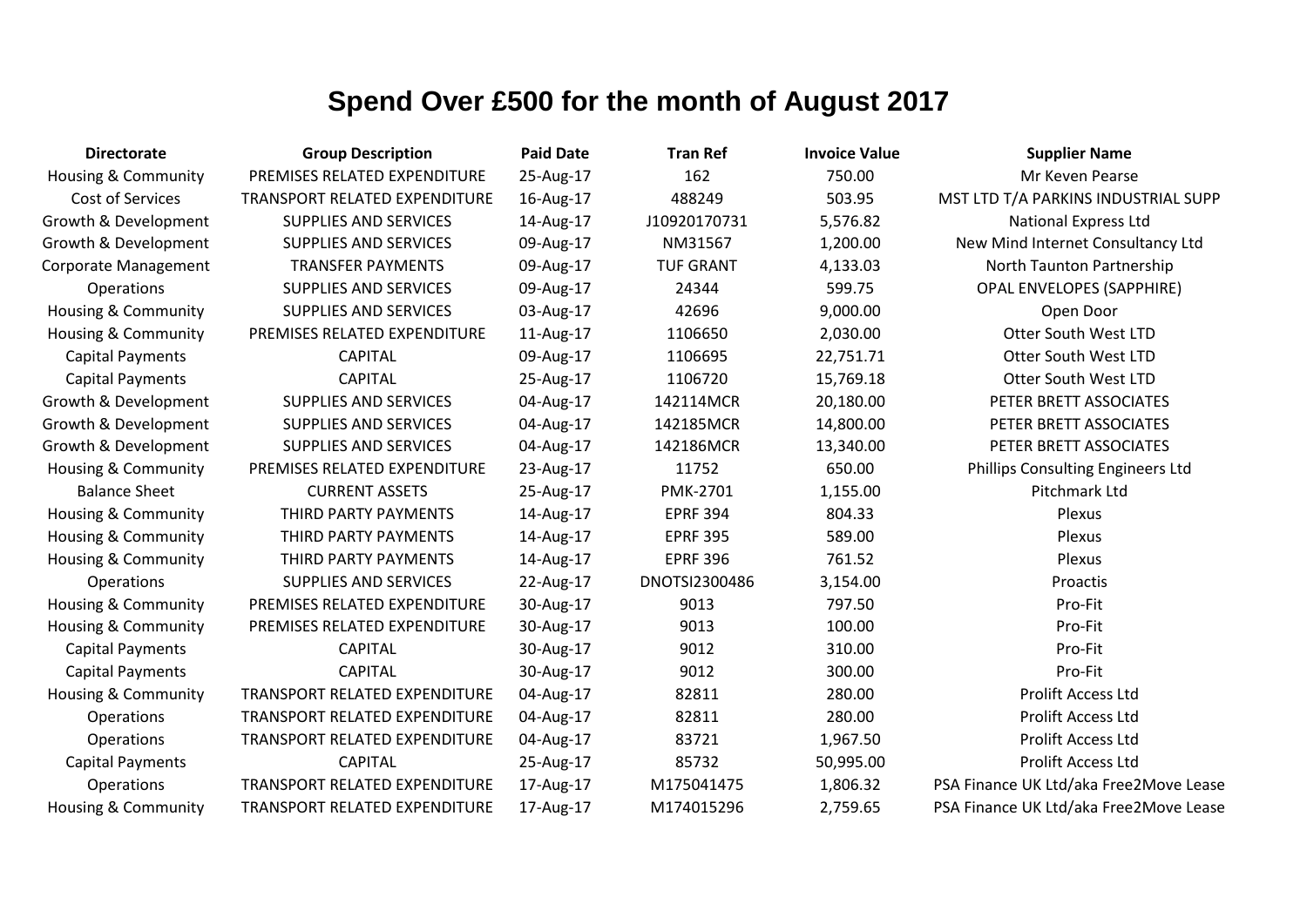| <b>Directorate</b>             | <b>Group Description</b>      | <b>Paid Date</b> | <b>Tran Ref</b>               | <b>Invoice Value</b> | <b>Supplier Name</b>                   |
|--------------------------------|-------------------------------|------------------|-------------------------------|----------------------|----------------------------------------|
| Housing & Community            | TRANSPORT RELATED EXPENDITURE | 17-Aug-17        | M174015270                    | 2,759.65             | PSA Finance UK Ltd/aka Free2Move Lease |
| Housing & Community            | TRANSPORT RELATED EXPENDITURE | 17-Aug-17        | M174015284                    | 2,759.65             | PSA Finance UK Ltd/aka Free2Move Lease |
| Housing & Community            | TRANSPORT RELATED EXPENDITURE | 17-Aug-17        | M174015345                    | 2,759.65             | PSA Finance UK Ltd/aka Free2Move Lease |
| Housing & Community            | TRANSPORT RELATED EXPENDITURE | 17-Aug-17        | M174015344                    | 2,759.65             | PSA Finance UK Ltd/aka Free2Move Lease |
| Housing & Community            | TRANSPORT RELATED EXPENDITURE | 17-Aug-17        | M174015285                    | 2,759.65             | PSA Finance UK Ltd/aka Free2Move Lease |
| Housing & Community            | TRANSPORT RELATED EXPENDITURE | 17-Aug-17        | M174015267                    | 2,759.65             | PSA Finance UK Ltd/aka Free2Move Lease |
| Housing & Community            | TRANSPORT RELATED EXPENDITURE | 17-Aug-17        | M174028756                    | 2,759.65             | PSA Finance UK Ltd/aka Free2Move Lease |
| Operations                     | TRANSPORT RELATED EXPENDITURE | 17-Aug-17        | M175024073                    | 1,806.32             | PSA Finance UK Ltd/aka Free2Move Lease |
| Operations                     | TRANSPORT RELATED EXPENDITURE | 17-Aug-17        | M175024065                    | 1,806.32             | PSA Finance UK Ltd/aka Free2Move Lease |
| Operations                     | TRANSPORT RELATED EXPENDITURE | 17-Aug-17        | M175024063                    | 1,806.32             | PSA Finance UK Ltd/aka Free2Move Lease |
| Operations                     | TRANSPORT RELATED EXPENDITURE | 17-Aug-17        | M175024070                    | 1,806.32             | PSA Finance UK Ltd/aka Free2Move Lease |
| Operations                     | <b>EMPLOYEES</b>              | 16-Aug-17        | <b>Redacted Personal Data</b> | 1,563.25             | <b>Redacted Personal Data</b>          |
| Operations                     | <b>EMPLOYEES</b>              | 30-Aug-17        | <b>Redacted Personal Data</b> | 1,563.25             | <b>Redacted Personal Data</b>          |
| Housing & Community            | <b>SUPPLIES AND SERVICES</b>  | 23-Aug-17        | <b>Redacted Personal Data</b> | 3,358.00             | <b>Redacted Personal Data</b>          |
| Operations                     | <b>EMPLOYEES</b>              | 02-Aug-17        | <b>Redacted Personal Data</b> | 923.52               | <b>Redacted Personal Data</b>          |
| Operations                     | <b>EMPLOYEES</b>              | 03-Aug-17        | <b>Redacted Personal Data</b> | 1,950.00             | <b>Redacted Personal Data</b>          |
| Operations                     | <b>EMPLOYEES</b>              | 09-Aug-17        | <b>Redacted Personal Data</b> | 1,950.00             | <b>Redacted Personal Data</b>          |
| Operations                     | <b>EMPLOYEES</b>              | 07-Aug-17        | <b>Redacted Personal Data</b> | 1,950.00             | <b>Redacted Personal Data</b>          |
| Operations                     | <b>EMPLOYEES</b>              | 11-Aug-17        | <b>Redacted Personal Data</b> | 923.52               | <b>Redacted Personal Data</b>          |
| Operations                     | <b>EMPLOYEES</b>              | 16-Aug-17        | <b>Redacted Personal Data</b> | 923.52               | <b>Redacted Personal Data</b>          |
| Operations                     | <b>EMPLOYEES</b>              | 30-Aug-17        | <b>Redacted Personal Data</b> | 923.52               | <b>Redacted Personal Data</b>          |
| Operations                     | <b>EMPLOYEES</b>              | 30-Aug-17        | <b>Redacted Personal Data</b> | 780.00               | <b>Redacted Personal Data</b>          |
| <b>Operations</b>              | <b>EMPLOYEES</b>              | 30-Aug-17        | <b>Redacted Personal Data</b> | 1,950.00             | <b>Redacted Personal Data</b>          |
| Corporate Management           | THIRD PARTY PAYMENTS          | 01-Aug-17        | <b>Redacted Personal Data</b> | 600.00               | <b>Redacted Personal Data</b>          |
| <b>Housing &amp; Community</b> | <b>EMPLOYEES</b>              | 09-Aug-17        | <b>Redacted Personal Data</b> | $-1,486.88$          | <b>Redacted Personal Data</b>          |
| Housing & Community            | <b>EMPLOYEES</b>              | 09-Aug-17        | <b>Redacted Personal Data</b> | 2,681.26             | <b>Redacted Personal Data</b>          |
| Housing & Community            | <b>EMPLOYEES</b>              | 11-Aug-17        | <b>Redacted Personal Data</b> | 1,446.25             | <b>Redacted Personal Data</b>          |
| Operations                     | <b>SUPPLIES AND SERVICES</b>  | 09-Aug-17        | <b>Redacted Personal Data</b> | 1,411.00             | <b>Redacted Personal Data</b>          |
| Housing & Community            | <b>EMPLOYEES</b>              | 09-Aug-17        | <b>Redacted Personal Data</b> | 529.47               | <b>Redacted Personal Data</b>          |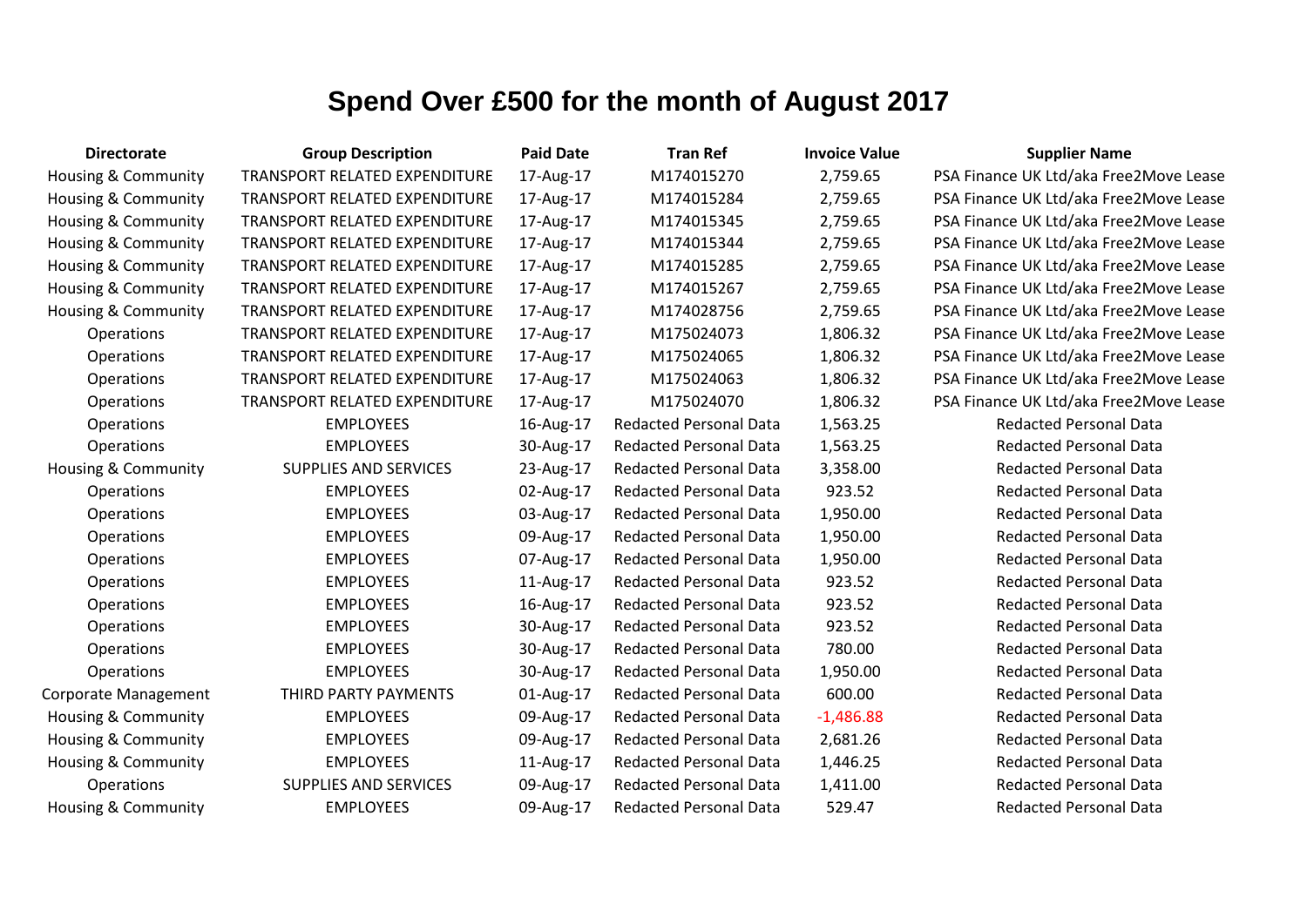| <b>Directorate</b>             | <b>Group Description</b>      | <b>Paid Date</b> | <b>Tran Ref</b>               | <b>Invoice Value</b> | <b>Supplier Name</b>              |
|--------------------------------|-------------------------------|------------------|-------------------------------|----------------------|-----------------------------------|
| Growth & Development           | <b>EMPLOYEES</b>              | 02-Aug-17        | <b>Redacted Personal Data</b> | 1,289.05             | <b>Redacted Personal Data</b>     |
| Growth & Development           | <b>EMPLOYEES</b>              | 11-Aug-17        | <b>Redacted Personal Data</b> | 1,032.50             | <b>Redacted Personal Data</b>     |
| Growth & Development           | <b>EMPLOYEES</b>              | 18-Aug-17        | <b>Redacted Personal Data</b> | 1,341.55             | <b>Redacted Personal Data</b>     |
| Growth & Development           | <b>EMPLOYEES</b>              | 25-Aug-17        | <b>Redacted Personal Data</b> | 1,086.75             | <b>Redacted Personal Data</b>     |
| Housing & Community            | THIRD PARTY PAYMENTS          | 09-Aug-17        | <b>Redacted Personal Data</b> | 2,060.00             | <b>Redacted Personal Data</b>     |
| <b>Capital Payments</b>        | <b>CAPITAL</b>                | 09-Aug-17        | <b>Redacted Personal Data</b> | 2,890.00             | <b>Redacted Personal Data</b>     |
| <b>Capital Payments</b>        | <b>CAPITAL</b>                | 30-Aug-17        | <b>Redacted Personal Data</b> | 2,355.00             | <b>Redacted Personal Data</b>     |
| <b>Housing &amp; Community</b> | <b>SUPPLIES AND SERVICES</b>  | 03-Aug-17        | <b>Redacted Personal Data</b> | 5,754.68             | <b>Redacted Personal Data</b>     |
| Growth & Development           | <b>SUPPLIES AND SERVICES</b>  | 03-Aug-17        | <b>Redacted Personal Data</b> | 2,999.38             | <b>Redacted Personal Data</b>     |
| <b>Operations</b>              | <b>SUPPLIES AND SERVICES</b>  | 23-Aug-17        | <b>Redacted Personal Data</b> | 650.00               | <b>Redacted Personal Data</b>     |
| Housing & Community            | <b>EMPLOYEES</b>              | 03-Aug-17        | <b>Redacted Personal Data</b> | 732.00               | <b>Redacted Personal Data</b>     |
| <b>Housing &amp; Community</b> | <b>SUPPLIES AND SERVICES</b>  | 03-Aug-17        | <b>Redacted Personal Data</b> | 2,240.00             | <b>Redacted Personal Data</b>     |
| Housing & Community            | <b>EMPLOYEES</b>              | 18-Aug-17        | <b>Redacted Personal Data</b> | 774.00               | <b>Redacted Personal Data</b>     |
| <b>Housing &amp; Community</b> | <b>SUPPLIES AND SERVICES</b>  | 18-Aug-17        | <b>Redacted Personal Data</b> | 2,240.00             | <b>Redacted Personal Data</b>     |
| <b>Housing &amp; Community</b> | <b>EMPLOYEES</b>              | 25-Aug-17        | <b>Redacted Personal Data</b> | 1,008.00             | <b>Redacted Personal Data</b>     |
| <b>Housing &amp; Community</b> | <b>SUPPLIES AND SERVICES</b>  | 25-Aug-17        | <b>Redacted Personal Data</b> | 2,240.00             | <b>Redacted Personal Data</b>     |
| Housing & Community            | THIRD PARTY PAYMENTS          | 16-Aug-17        | 231308795                     | 560.55               | REED SPECIALIST RECRUITMENT LTD   |
| <b>Operations</b>              | <b>EMPLOYEES</b>              | 11-Aug-17        | 231380668                     | 4,572.00             | REED SPECIALIST RECRUITMENT LTD   |
| <b>Housing &amp; Community</b> | THIRD PARTY PAYMENTS          | 16-Aug-17        | 231387132                     | 560.55               | REED SPECIALIST RECRUITMENT LTD   |
| Housing & Community            | THIRD PARTY PAYMENTS          | 16-Aug-17        | 231360333                     | 560.55               | REED SPECIALIST RECRUITMENT LTD   |
| <b>Housing &amp; Community</b> | <b>EMPLOYEES</b>              | 30-Aug-17        | 231398530                     | 997.20               | REED SPECIALIST RECRUITMENT LTD   |
| <b>Housing &amp; Community</b> | THIRD PARTY PAYMENTS          | 16-Aug-17        | 231183699                     | 560.55               | REED SPECIALIST RECRUITMENT LTD   |
| Housing & Community            | <b>EMPLOYEES</b>              | 18-Aug-17        | 231415844                     | 685.58               | REED SPECIALIST RECRUITMENT LTD   |
| <b>Housing &amp; Community</b> | <b>EMPLOYEES</b>              | 18-Aug-17        | 231444377                     | 984.74               | REED SPECIALIST RECRUITMENT LTD   |
| <b>Housing &amp; Community</b> | <b>EMPLOYEES</b>              | 30-Aug-17        | 231360537                     | 972.27               | REED SPECIALIST RECRUITMENT LTD   |
| <b>Housing &amp; Community</b> | <b>EMPLOYEES</b>              | 30-Aug-17        | 231476809                     | 797.76               | REED SPECIALIST RECRUITMENT LTD   |
| <b>Housing &amp; Community</b> | <b>EMPLOYEES</b>              | 30-Aug-17        | 231496329                     | 984.74               | REED SPECIALIST RECRUITMENT LTD   |
| Housing & Community            | <b>SUPPLIES AND SERVICES</b>  | 09-Aug-17        | <b>EPRF 433</b>               | 8,272.00             | <b>Reminiscence Learning</b>      |
| Operations                     | TRANSPORT RELATED EXPENDITURE | 03-Aug-17        | IV222409                      | 607.43               | <b>Riverside Truck Rental Ltd</b> |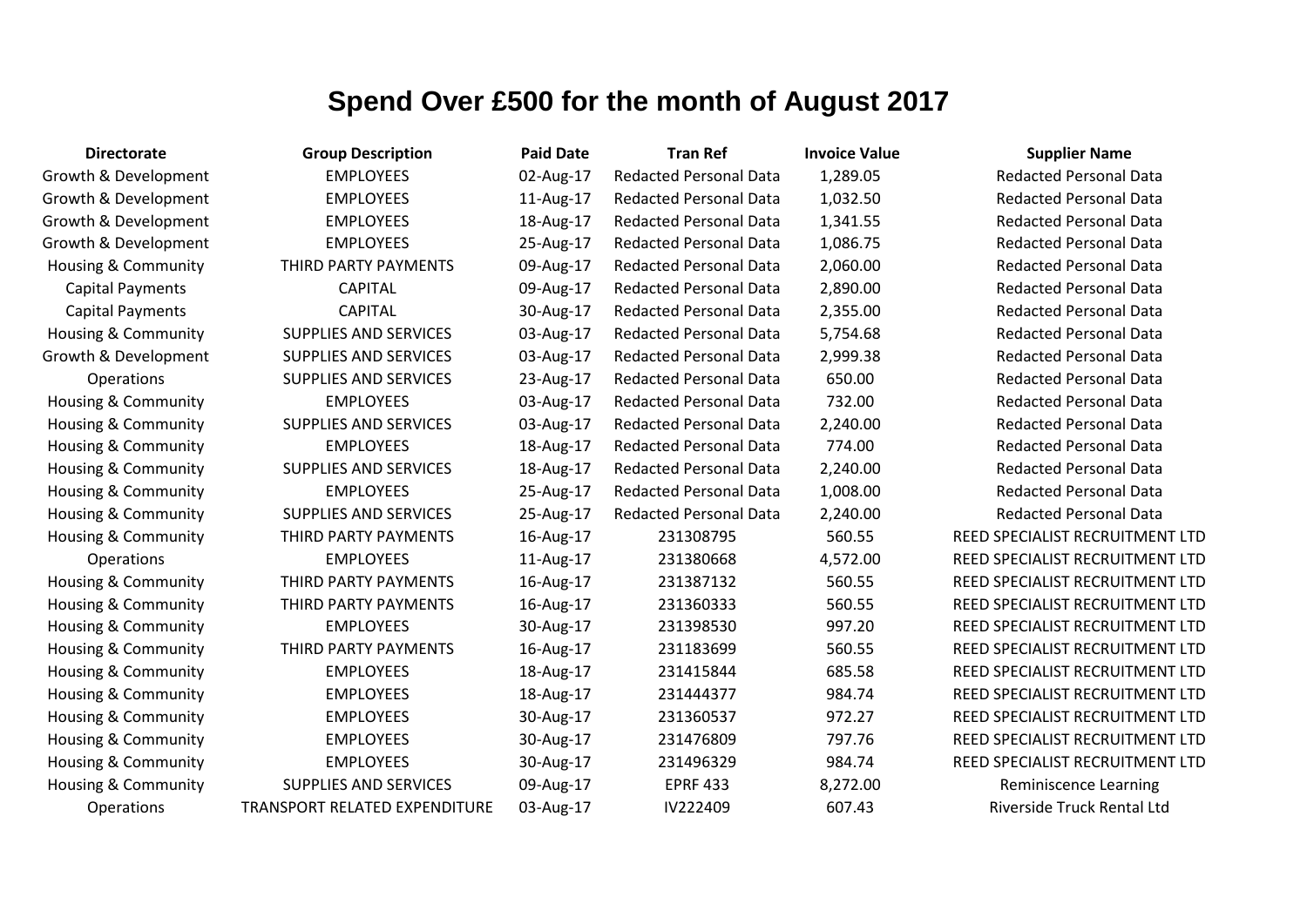| <b>Directorate</b>             | <b>Group Description</b>     | <b>Paid Date</b> | <b>Tran Ref</b> | <b>Invoice Value</b> | <b>Supplier Name</b>              |
|--------------------------------|------------------------------|------------------|-----------------|----------------------|-----------------------------------|
| <b>Balance Sheet</b>           | <b>CURRENT ASSETS</b>        | 21-Aug-17        | D0193140        | 537.00               | <b>ROBBINS LTD</b>                |
| Housing & Community            | SUPPLIES AND SERVICES        | 03-Aug-17        | 10880           | 672.80               | Roberts Waste Disposal            |
| <b>Operations</b>              | SUPPLIES AND SERVICES        | 11-Aug-17        | 9054496730      | 1,708.45             | ROYAL MAIL GROUP LTD              |
| <b>Corporate Management</b>    | <b>SUPPLIES AND SERVICES</b> | 21-Aug-17        | 9054593853      | 2,131.84             | ROYAL MAIL GROUP LTD              |
| <b>Corporate Management</b>    | SUPPLIES AND SERVICES        | 21-Aug-17        | 9054757202      | 1,590.29             | ROYAL MAIL GROUP LTD              |
| <b>Operations</b>              | <b>SUPPLIES AND SERVICES</b> | 01-Aug-17        | 9054664694      | 2,940.33             | ROYAL MAIL GROUP LTD              |
| <b>Corporate Management</b>    | SUPPLIES AND SERVICES        | 21-Aug-17        | 9054612214      | 1,182.99             | ROYAL MAIL GROUP LTD              |
| Corporate Management           | <b>SUPPLIES AND SERVICES</b> | 25-Aug-17        | 9054736493      | 1,392.93             | ROYAL MAIL GROUP LTD              |
| Operations                     | <b>SUPPLIES AND SERVICES</b> | 07-Aug-17        | 9054750817      | 1,788.40             | ROYAL MAIL GROUP LTD              |
| <b>Operations</b>              | <b>SUPPLIES AND SERVICES</b> | 07-Aug-17        | 9054586073      | 1,224.50             | ROYAL MAIL GROUP LTD              |
| Operations                     | <b>SUPPLIES AND SERVICES</b> | 16-Aug-17        | 9054829428      | 2,985.53             | ROYAL MAIL GROUP LTD              |
| Housing & Community            | PREMISES RELATED EXPENDITURE | 08-Aug-17        | 31888           | 1,640.29             | Saltire Facilities Management Ltd |
| <b>Housing &amp; Community</b> | PREMISES RELATED EXPENDITURE | 08-Aug-17        | 31922           | 13,202.00            | Saltire Facilities Management Ltd |
| Housing & Community            | PREMISES RELATED EXPENDITURE | 08-Aug-17        | 31921           | 1,559.62             | Saltire Facilities Management Ltd |
| Housing & Community            | PREMISES RELATED EXPENDITURE | 08-Aug-17        | 31886           | 7,095.58             | Saltire Facilities Management Ltd |
| <b>Balance Sheet</b>           | <b>HOLDING ACCOUNTS</b>      | 08-Aug-17        | 31920           | 6,428.80             | Saltire Facilities Management Ltd |
| Housing & Community            | PREMISES RELATED EXPENDITURE | 08-Aug-17        | 31887           | 13,164.28            | Saltire Facilities Management Ltd |
| Housing & Community            | PREMISES RELATED EXPENDITURE | 08-Aug-17        | 31722           | 3,233.58             | Saltire Facilities Management Ltd |
| Housing & Community            | PREMISES RELATED EXPENDITURE | 08-Aug-17        | 31726           | 4,225.40             | Saltire Facilities Management Ltd |
| <b>Housing &amp; Community</b> | PREMISES RELATED EXPENDITURE | 08-Aug-17        | 31724           | 4,689.41             | Saltire Facilities Management Ltd |
| Housing & Community            | PREMISES RELATED EXPENDITURE | 08-Aug-17        | 32055           | 2,924.85             | Saltire Facilities Management Ltd |
| <b>Housing &amp; Community</b> | PREMISES RELATED EXPENDITURE | 08-Aug-17        | 31473           | 974.92               | Saltire Facilities Management Ltd |
| Housing & Community            | PREMISES RELATED EXPENDITURE | 08-Aug-17        | 31725           | 4,426.95             | Saltire Facilities Management Ltd |
| Housing & Community            | PREMISES RELATED EXPENDITURE | 08-Aug-17        | 31723           | 4,398.01             | Saltire Facilities Management Ltd |
| <b>Housing &amp; Community</b> | PREMISES RELATED EXPENDITURE | 08-Aug-17        | 31624           | 16,786.09            | Saltire Facilities Management Ltd |
| Housing & Community            | PREMISES RELATED EXPENDITURE | 08-Aug-17        | 31474           | 7,135.19             | Saltire Facilities Management Ltd |
| Housing & Community            | PREMISES RELATED EXPENDITURE | 08-Aug-17        | 31471           | 2,231.87             | Saltire Facilities Management Ltd |
| <b>Housing &amp; Community</b> | PREMISES RELATED EXPENDITURE | 08-Aug-17        | 31470           | 12,447.60            | Saltire Facilities Management Ltd |
| <b>Capital Payments</b>        | <b>CAPITAL</b>               | 08-Aug-17        | 31377           | 118,580.98           | Saltire Facilities Management Ltd |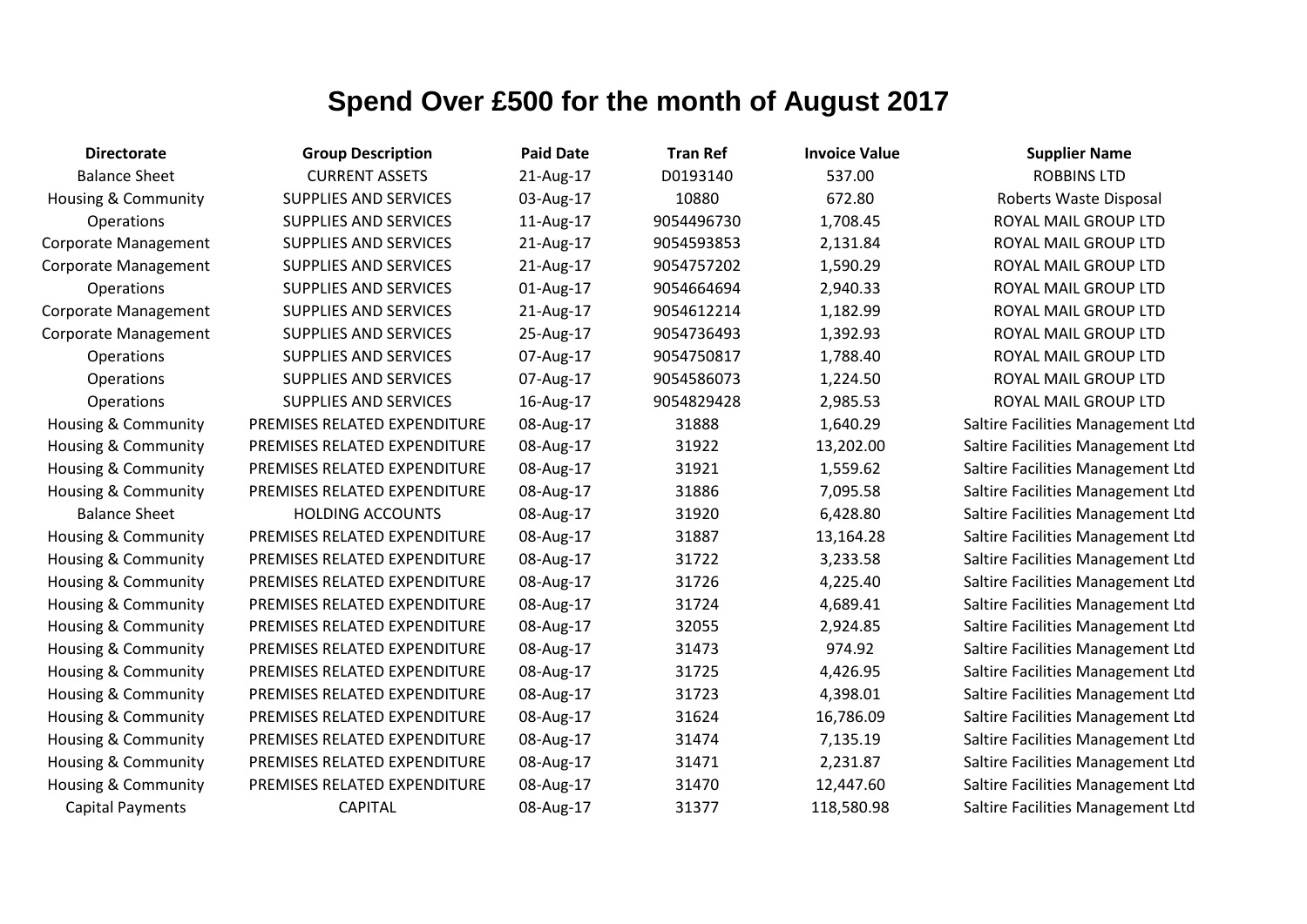| <b>Directorate</b>             | <b>Group Description</b>     | <b>Paid Date</b> | <b>Tran Ref</b>  | <b>Invoice Value</b> | <b>Supplier Name</b>              |
|--------------------------------|------------------------------|------------------|------------------|----------------------|-----------------------------------|
| Housing & Community            | PREMISES RELATED EXPENDITURE | 08-Aug-17        | 30932            | 3,005.04             | Saltire Facilities Management Ltd |
| Housing & Community            | PREMISES RELATED EXPENDITURE | 08-Aug-17        | 30895            | 2,797.66             | Saltire Facilities Management Ltd |
| Housing & Community            | PREMISES RELATED EXPENDITURE | 08-Aug-17        | 30984            | 4,805.38             | Saltire Facilities Management Ltd |
| Housing & Community            | PREMISES RELATED EXPENDITURE | 09-Aug-17        | 30893            | 4,272.38             | Saltire Facilities Management Ltd |
| Housing & Community            | PREMISES RELATED EXPENDITURE | 09-Aug-17        | 29447            | 11,655.48            | Saltire Facilities Management Ltd |
| Operations                     | <b>SUPPLIES AND SERVICES</b> | 16-Aug-17        | 4147575          | 545.00               | Scobie McIntosh                   |
| Operations                     | <b>EMPLOYEES</b>             | 30-Aug-17        | 91371472         | 910.00               | Serco                             |
| Housing & Community            | PREMISES RELATED EXPENDITURE | 11-Aug-17        | 2082017          | 3,800.00             | <b>SHAKSPEARE GLASS</b>           |
| <b>Housing &amp; Community</b> | <b>SUPPLIES AND SERVICES</b> | 08-Aug-17        | TDBC-00108       | 1,265.00             | <b>Simon Rugg</b>                 |
| Housing & Community            | <b>SUPPLIES AND SERVICES</b> | 07-Aug-17        | <b>TDBC-0120</b> | 660.00               | <b>Simon Rugg</b>                 |
| Operations                     | PREMISES RELATED EXPENDITURE | 01-Aug-17        | 9900335659       | 769.76               | Sodexo Limited                    |
| Housing & Community            | PREMISES RELATED EXPENDITURE | 23-Aug-17        | 9900341670       | 52.94                | Sodexo Limited                    |
| <b>Housing &amp; Community</b> | PREMISES RELATED EXPENDITURE | 23-Aug-17        | 9900341670       | 51.46                | Sodexo Limited                    |
| Housing & Community            | PREMISES RELATED EXPENDITURE | 23-Aug-17        | 9900341670       | 56.00                | Sodexo Limited                    |
| Housing & Community            | PREMISES RELATED EXPENDITURE | 23-Aug-17        | 9900341670       | 102.36               | Sodexo Limited                    |
| Housing & Community            | PREMISES RELATED EXPENDITURE | 23-Aug-17        | 9900341670       | 50.67                | Sodexo Limited                    |
| Housing & Community            | PREMISES RELATED EXPENDITURE | 23-Aug-17        | 9900341670       | 50.33                | Sodexo Limited                    |
| Housing & Community            | PREMISES RELATED EXPENDITURE | 23-Aug-17        | 9900341670       | 99.98                | Sodexo Limited                    |
| Housing & Community            | PREMISES RELATED EXPENDITURE | 23-Aug-17        | 9900341670       | 100.00               | Sodexo Limited                    |
| Housing & Community            | PREMISES RELATED EXPENDITURE | 23-Aug-17        | 9900341669       | 83.20                | Sodexo Limited                    |
| Housing & Community            | PREMISES RELATED EXPENDITURE | 23-Aug-17        | 9900341669       | 61.23                | Sodexo Limited                    |
| Housing & Community            | PREMISES RELATED EXPENDITURE | 23-Aug-17        | 9900341669       | 13.45                | Sodexo Limited                    |
| Housing & Community            | PREMISES RELATED EXPENDITURE | 23-Aug-17        | 9900341669       | 77.53                | Sodexo Limited                    |
| Housing & Community            | PREMISES RELATED EXPENDITURE | 23-Aug-17        | 9900341669       | 56.00                | Sodexo Limited                    |
| Housing & Community            | PREMISES RELATED EXPENDITURE | 23-Aug-17        | 9900341669       | 74.26                | Sodexo Limited                    |
| Housing & Community            | PREMISES RELATED EXPENDITURE | 23-Aug-17        | 9900341669       | 114.61               | Sodexo Limited                    |
| Housing & Community            | PREMISES RELATED EXPENDITURE | 23-Aug-17        | 9900341669       | 277.38               | Sodexo Limited                    |
| Housing & Community            | PREMISES RELATED EXPENDITURE | 23-Aug-17        | 9900341669       | 302.54               | Sodexo Limited                    |
| Operations                     | PREMISES RELATED EXPENDITURE | 14-Aug-17        | 9900317732       | 769.76               | Sodexo Limited                    |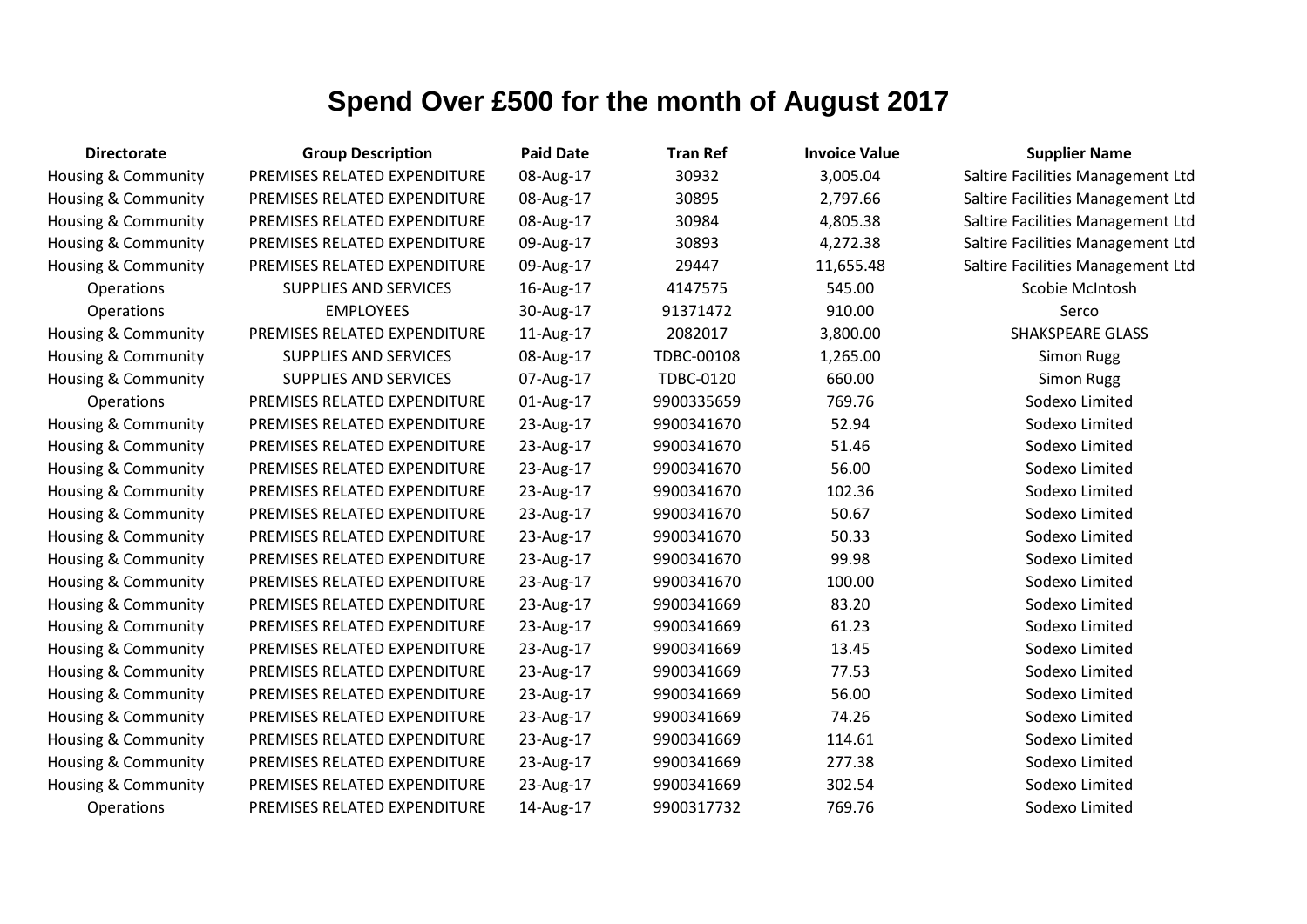| <b>Directorate</b>             | <b>Group Description</b>     | <b>Paid Date</b> | <b>Tran Ref</b> | <b>Invoice Value</b> | <b>Supplier Name</b>                 |
|--------------------------------|------------------------------|------------------|-----------------|----------------------|--------------------------------------|
| Operations                     | PREMISES RELATED EXPENDITURE | 14-Aug-17        | 9900329103      | 769.76               | Sodexo Limited                       |
| Growth & Development           | <b>SUPPLIES AND SERVICES</b> | 25-Aug-17        | 29072017        | 693.50               | SOMERSET CHAMBER CHOIR               |
| Growth & Development           | <b>SUPPLIES AND SERVICES</b> | 23-Aug-17        | 13826           | 725.00               | Somerset Chamber of Commerce         |
| Growth & Development           | <b>SUPPLIES AND SERVICES</b> | 07-Aug-17        | 841216          | 982.45               | SOMERSET COUNTY COUNCIL              |
| Operations                     | <b>SUPPLIES AND SERVICES</b> | 02-Aug-17        | 60639857        | 44,668.75            | SOMERSET COUNTY COUNCIL              |
| <b>Housing &amp; Community</b> | <b>EMPLOYEES</b>             | 18-Aug-17        | 60640685        | 1,500.00             | SOMERSET COUNTY COUNCIL              |
| Growth & Development           | <b>SUPPLIES AND SERVICES</b> | 09-Aug-17        | 841102          | 2,322.01             | SOMERSET COUNTY COUNCIL              |
| <b>Balance Sheet</b>           | <b>HOLDING ACCOUNTS</b>      | 03-Aug-17        | 60640348        | 11,700.00            | SOMERSET COUNTY COUNCIL              |
| Growth & Development           | <b>INCOME</b>                | 07-Aug-17        | 60637065        | 2,922.58             | SOMERSET COUNTY COUNCIL              |
| Operations                     | <b>SUPPLIES AND SERVICES</b> | 21-Aug-17        | 60643192        | 1,697.70             | SOMERSET COUNTY COUNCIL              |
| Operations                     | <b>SUPPLIES AND SERVICES</b> | 21-Aug-17        | 60643202        | 1,968.55             | SOMERSET COUNTY COUNCIL              |
| Growth & Development           | <b>TRANSFER PAYMENTS</b>     | 25-Aug-17        | 606303063       | 3,083.25             | SOMERSET COUNTY COUNCIL              |
| Operations                     | <b>SUPPLIES AND SERVICES</b> | 07-Aug-17        | 60643197        | 2,158.05             | SOMERSET COUNTY COUNCIL              |
| <b>Corporate Management</b>    | <b>SUPPLIES AND SERVICES</b> | 14-Aug-17        | 60636286        | 1,010.00             | SOMERSET COUNTY COUNCIL              |
| Housing & Community            | SUPPLIES AND SERVICES        | 09-Aug-17        | 60644947        | 4,950.00             | SOMERSET COUNTY COUNCIL              |
| <b>Corporate Management</b>    | <b>EMPLOYEES</b>             | 18-Aug-17        | 60645764        | 11,700.00            | SOMERSET COUNTY COUNCIL              |
| Operations                     | <b>SUPPLIES AND SERVICES</b> | 21-Aug-17        | 60646281        | 44,668.75            | SOMERSET COUNTY COUNCIL              |
| Operations                     | THIRD PARTY PAYMENTS         | 23-Aug-17        | 60629575        | 3,501.25             | SOMERSET COUNTY COUNCIL              |
| <b>Housing &amp; Community</b> | THIRD PARTY PAYMENTS         | 18-Aug-17        | 60647022        | 1,600.00             | SOMERSET COUNTY COUNCIL              |
| Operations                     | THIRD PARTY PAYMENTS         | 23-Aug-17        | 7062017         | 46,563.70            | SOMERSET COUNTY COUNCIL              |
| Operations                     | <b>SUPPLIES AND SERVICES</b> | 30-Aug-17        | 60647652        | 1,008.00             | SOMERSET COUNTY COUNCIL              |
| <b>Balance Sheet</b>           | <b>HOLDING ACCOUNTS</b>      | 18-Aug-17        | 60640545        | 189,852.00           | Somerset County Council Pension Fund |
| <b>Balance Sheet</b>           | <b>HOLDING ACCOUNTS</b>      | 18-Aug-17        | 60636677        | 189,852.00           | Somerset County Council Pension Fund |
| <b>Balance Sheet</b>           | <b>HOLDING ACCOUNTS</b>      | 18-Aug-17        | 60645996        | 189,852.00           | Somerset County Council Pension Fund |
| Operations                     | <b>SUPPLIES AND SERVICES</b> | 16-Aug-17        | 1052            | 1,202.50             | Somerset Dog Warden Service          |
| Growth & Development           | <b>SUPPLIES AND SERVICES</b> | 21-Aug-17        | 190817          | 2,104.25             | Somerset Opera                       |
| <b>Operations</b>              | SUPPLIES AND SERVICES        | 25-Aug-17        | 60630732        | 3,050.24             | South West One Limited               |
| Operations                     | <b>SUPPLIES AND SERVICES</b> | 04-Aug-17        | OP/M327506      | 664.28               | <b>Specialist Computer Centres</b>   |
| Operations                     | <b>SUPPLIES AND SERVICES</b> | 04-Aug-17        | OP/M327506      | 7.70                 | <b>Specialist Computer Centres</b>   |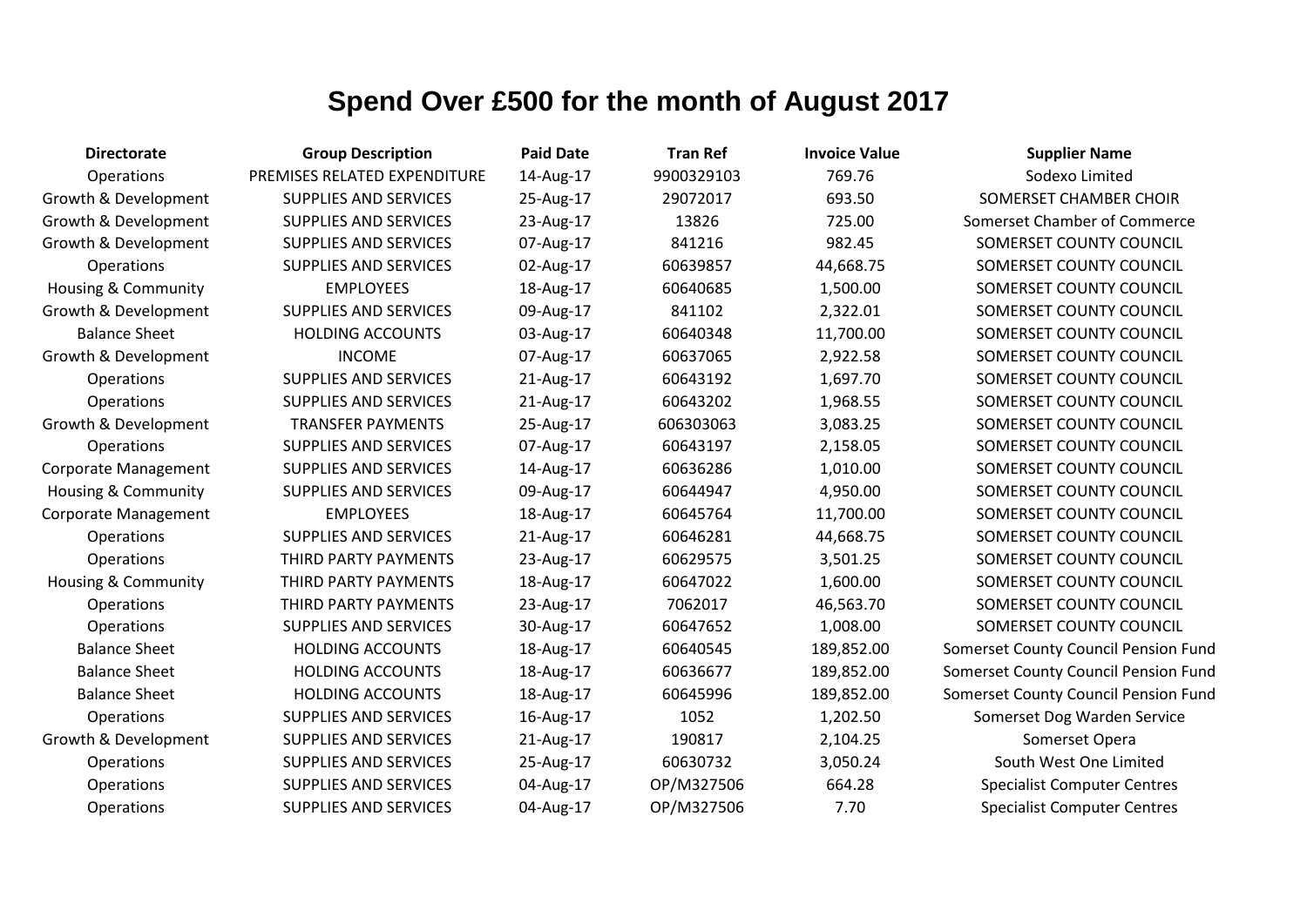| <b>Directorate</b>             | <b>Group Description</b>     | <b>Paid Date</b> | <b>Tran Ref</b>       | <b>Invoice Value</b> | <b>Supplier Name</b>                 |
|--------------------------------|------------------------------|------------------|-----------------------|----------------------|--------------------------------------|
| Housing & Community            | <b>SUPPLIES AND SERVICES</b> | 16-Aug-17        | 602197                | 1,838.48             | St. Modwen                           |
| <b>Housing &amp; Community</b> | SUPPLIES AND SERVICES        | 16-Aug-17        | 602198                | 3,281.92             | St. Modwen                           |
| Housing & Community            | SUPPLIES AND SERVICES        | 02-Aug-17        | 602199                | 2,651.50             | St. Modwen                           |
| Housing & Community            | PREMISES RELATED EXPENDITURE | 07-Aug-17        | 107                   | 550.00               | <b>Steve Wilkins</b>                 |
| <b>Housing &amp; Community</b> | PREMISES RELATED EXPENDITURE | 11-Aug-17        | 109                   | 1,050.00             | <b>Steve Wilkins</b>                 |
| Housing & Community            | PREMISES RELATED EXPENDITURE | 23-Aug-17        | 111                   | 550.00               | <b>Steve Wilkins</b>                 |
| Operations                     | PREMISES RELATED EXPENDITURE | 03-Aug-17        | 1677                  | 1,040.78             | <b>STONE &amp; PARTNERS</b>          |
| Operations                     | <b>SUPPLIES AND SERVICES</b> | 23-Aug-17        | 30765003              | 847.86               | SUEZ Recycling and Recovery UK Ltd   |
| Growth & Development           | <b>TRANSFER PAYMENTS</b>     | 21-Aug-17        | <b>GRANT EPRF 247</b> | 12,000.00            | <b>Sundry BACS</b>                   |
| <b>Housing &amp; Community</b> | SUPPLIES AND SERVICES        | 10-Aug-17        | <b>EPRF 70</b>        | 10,943.00            | <b>Sundry BACS</b>                   |
| Housing & Community            | SUPPLIES AND SERVICES        | 09-Aug-17        | <b>EPRF 440</b>       | 1,322.01             | <b>Sundry BACS</b>                   |
| Housing & Community            | SUPPLIES AND SERVICES        | 18-Aug-17        | <b>EPRF 472</b>       | 1,108.52             | <b>Sundry BACS</b>                   |
| Housing & Community            | THIRD PARTY PAYMENTS         | 18-Aug-17        | <b>EPRF 473</b>       | 650.00               | <b>Sundry BACS</b>                   |
| Housing & Community            | BELOW NET COST OF SERVICES   | 21-Aug-17        | <b>EPRF 475</b>       | 751.75               | <b>Sundry BACS</b>                   |
| Growth & Development           | <b>SUPPLIES AND SERVICES</b> | 23-Aug-17        | <b>EPRF 479</b>       | 2,000.00             | <b>Sundry BACS</b>                   |
| Operations                     | <b>INCOME</b>                | 16-Aug-17        | <b>EPRF 457</b>       | 715.00               | <b>Sundry Cheque</b>                 |
| Growth & Development           | <b>INCOME</b>                | 18-Aug-17        | <b>EPRF 469</b>       | 1,890.00             | <b>Sundry Cheque</b>                 |
| <b>Capital Payments</b>        | <b>CAPITAL</b>               | 16-Aug-17        | 1937                  | 976.80               | SWAN PAUL PARTNERSHIP LTD            |
| Housing & Community            | PREMISES RELATED EXPENDITURE | 11-Aug-17        | 22484                 | 570.85               | T & C ELECTRICAL CONTRACTORS LTD     |
| Housing & Community            | <b>SUPPLIES AND SERVICES</b> | 18-Aug-17        | 71730                 | 602.48               | T.B. DAVIES (CARDIFF) LTD            |
| <b>Housing &amp; Community</b> | <b>SUPPLIES AND SERVICES</b> | 23-Aug-17        | 80262                 | 451.86               | T.B. DAVIES (CARDIFF) LTD            |
| Housing & Community            | SUPPLIES AND SERVICES        | 23-Aug-17        | 80262                 | 51.78                | T.B. DAVIES (CARDIFF) LTD            |
| <b>Balance Sheet</b>           | <b>HOLDING ACCOUNTS</b>      | 09-Aug-17        | <b>EPRF 87</b>        | 643.28               | <b>Taunton Deane Borough Council</b> |
| <b>Balance Sheet</b>           | <b>HOLDING ACCOUNTS</b>      | 03-Aug-17        | <b>EPRF 431</b>       | 744.15               | <b>TAUNTON DEANE BOROUGH COUNCIL</b> |
| Growth & Development           | <b>SUPPLIES AND SERVICES</b> | 16-Aug-17        | TDBC/TCT/01           | 1,428.80             | <b>Taunton Thespians</b>             |
| Operations                     | <b>EMPLOYEES</b>             | 25-Aug-17        | 97830                 | 1,050.00             | <b>TEC Quality Limited</b>           |
| <b>Capital Payments</b>        | <b>CAPITAL</b>               | 11-Aug-17        | 900017127             | 2,970.00             | TeleAlarm Europe GmbH                |
| <b>Housing &amp; Community</b> | <b>SUPPLIES AND SERVICES</b> | 11-Aug-17        | 900017127             | 31.50                | TeleAlarm Europe GmbH                |
| <b>Capital Payments</b>        | <b>CAPITAL</b>               | 16-Aug-17        | 900016924             | 168.00               | TeleAlarm Europe GmbH                |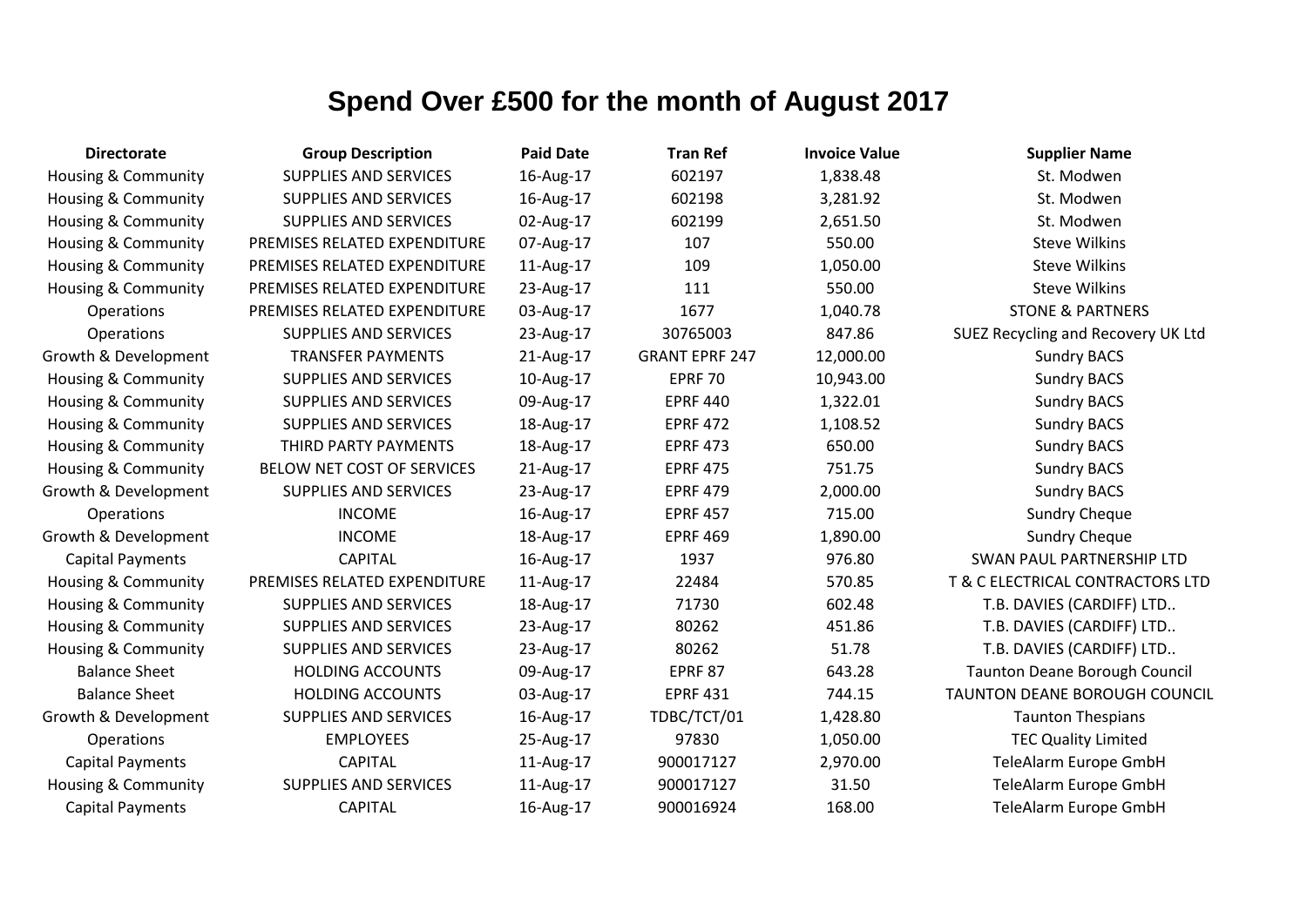| <b>Directorate</b>             | <b>Group Description</b>      | <b>Paid Date</b> | <b>Tran Ref</b> | <b>Invoice Value</b> | <b>Supplier Name</b>                |
|--------------------------------|-------------------------------|------------------|-----------------|----------------------|-------------------------------------|
| <b>Capital Payments</b>        | <b>CAPITAL</b>                | 16-Aug-17        | 900016924       | 1,188.00             | TeleAlarm Europe GmbH               |
| Housing & Community            | <b>SUPPLIES AND SERVICES</b>  | 23-Aug-17        | 900017320       | 1,950.00             | TeleAlarm Europe GmbH               |
| <b>Capital Payments</b>        | <b>CAPITAL</b>                | 23-Aug-17        | 900017320       | 385.00               | TeleAlarm Europe GmbH               |
| Operations                     | <b>SUPPLIES AND SERVICES</b>  | 16-Aug-17        | 88225943        | 726.57               | TELEFONICA O2 (UK) LTD              |
| Operations                     | <b>SUPPLIES AND SERVICES</b>  | 03-Aug-17        | 18272           | 504.30               | <b>TELESHORE UK LTD</b>             |
| <b>Housing &amp; Community</b> | PREMISES RELATED EXPENDITURE  | 08-Aug-17        | 171601          | 8,520.00             | <b>Tersus Group</b>                 |
| Housing & Community            | PREMISES RELATED EXPENDITURE  | 08-Aug-17        | 170420          | 6,000.00             | <b>Tersus Group</b>                 |
| Housing & Community            | PREMISES RELATED EXPENDITURE  | 18-Aug-17        | 175289          | 9,540.00             | <b>Tersus Group</b>                 |
| Housing & Community            | PREMISES RELATED EXPENDITURE  | 23-Aug-17        | 176651          | 11,645.00            | <b>Tersus Group</b>                 |
|                                |                               | 04-Aug-17        | TG1594          | 1,646.00             | <b>TG Roofing Ltd</b>               |
|                                |                               | 02-Aug-17        | 2883            | 965.81               | The Carpet Warehouse                |
|                                |                               | 14-Aug-17        | 2889            | 580.69               | The Carpet Warehouse                |
|                                |                               | 14-Aug-17        | 2895            | 571.32               | The Carpet Warehouse                |
| Housing & Community            | PREMISES RELATED EXPENDITURE  | 07-Aug-17        | 2884            | 1,002.40             | The Carpet Warehouse                |
|                                |                               | 16-Aug-17        | 2899            | 1,002.40             | The Carpet Warehouse                |
| Housing & Community            | PREMISES RELATED EXPENDITURE  | 23-Aug-17        | 2909            | 813.29               | The Carpet Warehouse                |
| Housing & Community            | PREMISES RELATED EXPENDITURE  | 09-Aug-17        | 2876            | 1,051.60             | The Carpet Warehouse                |
| Housing & Community            | PREMISES RELATED EXPENDITURE  | 30-Aug-17        | 2922            | 544.95               | The Carpet Warehouse                |
| Housing & Community            | PREMISES RELATED EXPENDITURE  | 23-Aug-17        | 2908            | 667.08               | The Carpet Warehouse                |
| Housing & Community            | PREMISES RELATED EXPENDITURE  | 16-Aug-17        | 2797            | 772.91               | The Carpet Warehouse                |
| Housing & Community            | PREMISES RELATED EXPENDITURE  | 16-Aug-17        | 2896            | 1,104.00             | The Carpet Warehouse                |
| Housing & Community            | PREMISES RELATED EXPENDITURE  | 18-Aug-17        | 2813            | 750.00               | The Carpet Warehouse                |
| Housing & Community            | PREMISES RELATED EXPENDITURE  | 21-Aug-17        | 2795            | 654.87               | The Carpet Warehouse                |
| Operations                     | <b>SUPPLIES AND SERVICES</b>  | 30-Aug-17        | 604124          | 2,249.21             | The Copyright Licensing Agency Limi |
| Operations                     | TRANSPORT RELATED EXPENDITURE | 16-Aug-17        | 1999407         | 39.40                | The Fuelcard People                 |
| Operations                     | TRANSPORT RELATED EXPENDITURE | 16-Aug-17        | 1999407         | 55.96                | The Fuelcard People                 |
| Operations                     | TRANSPORT RELATED EXPENDITURE | 16-Aug-17        | 1999407         | 3,170.29             | The Fuelcard People                 |
| Housing & Community            | TRANSPORT RELATED EXPENDITURE | 16-Aug-17        | 1999407         | 3,428.05             | The Fuelcard People                 |
| Operations                     | TRANSPORT RELATED EXPENDITURE | 16-Aug-17        | 1999407         | 761.17               | The Fuelcard People                 |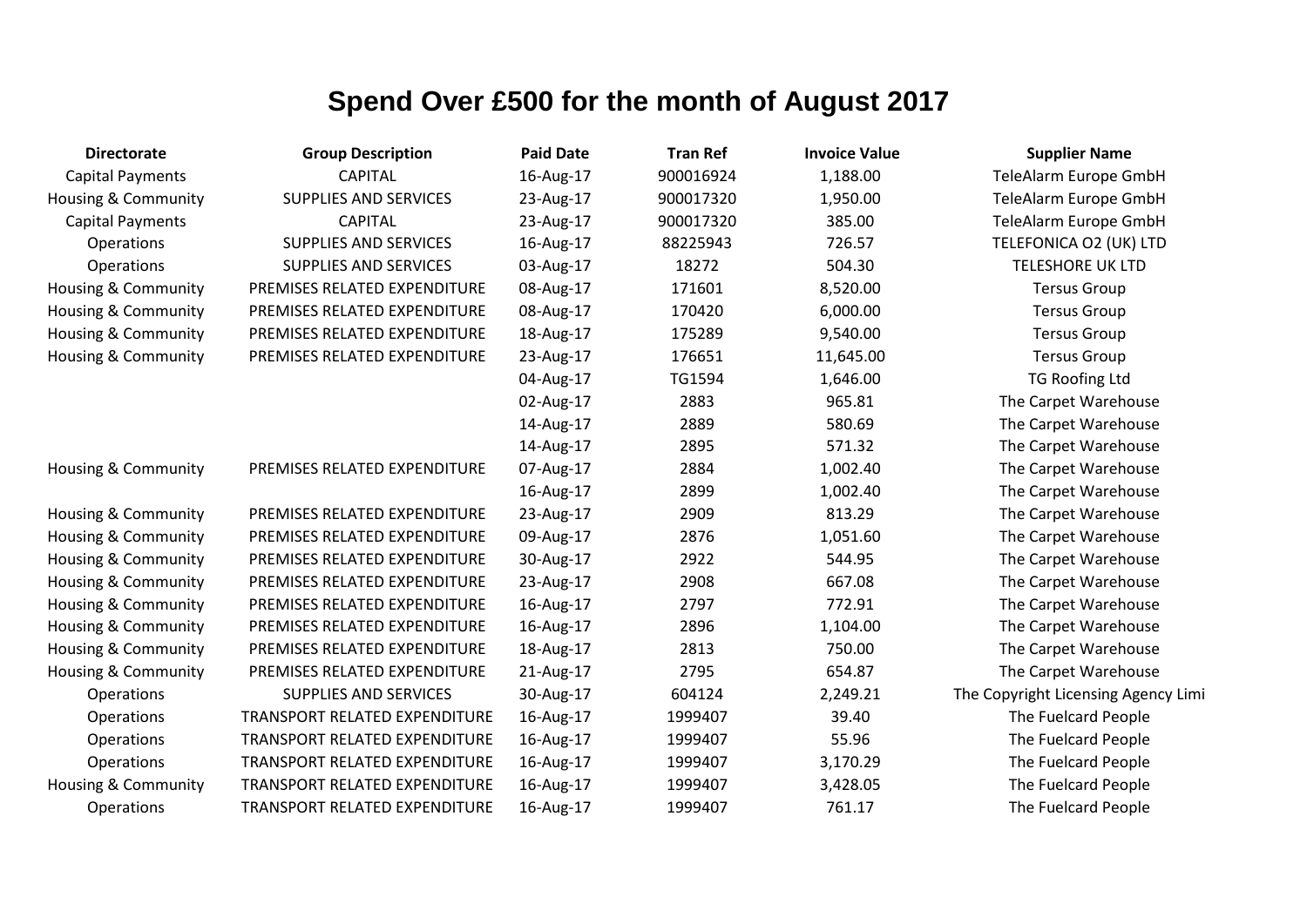| <b>Directorate</b>             | <b>Group Description</b>             | <b>Paid Date</b> | <b>Tran Ref</b>  | <b>Invoice Value</b> | <b>Supplier Name</b>                    |
|--------------------------------|--------------------------------------|------------------|------------------|----------------------|-----------------------------------------|
| Housing & Community            | TRANSPORT RELATED EXPENDITURE        | 16-Aug-17        | 1999407          | 564.05               | The Fuelcard People                     |
| Operations                     | <b>TRANSPORT RELATED EXPENDITURE</b> | 16-Aug-17        | 1999407          | 112.48               | The Fuelcard People                     |
| <b>Housing &amp; Community</b> | <b>SUPPLIES AND SERVICES</b>         | 04-Aug-17        | LA0272-64457     | 7,851.25             | The Housing Ombudsman                   |
| <b>Housing &amp; Community</b> | <b>EMPLOYEES</b>                     | 04-Aug-17        | 20170692         | 650.00               | THE RICHARD HUISH COLLEGE               |
| <b>Corporate Management</b>    | <b>SUPPLIES AND SERVICES</b>         | 14-Aug-17        | 1354             | 595.00               | The Society of Local Authority Chie     |
| Growth & Development           | <b>SUPPLIES AND SERVICES</b>         | 21-Aug-17        | 7549             | 2,000.00             | <b>Thomas Lister</b>                    |
| Growth & Development           | <b>SUPPLIES AND SERVICES</b>         | 23-Aug-17        | 6800444716       | 1,980.00             | <b>Thomson Reuters</b>                  |
| Growth & Development           | <b>SUPPLIES AND SERVICES</b>         | 11-Aug-17        | 10245            | 2,000.00             | <b>Thrive Architects Limited</b>        |
| Growth & Development           | <b>SUPPLIES AND SERVICES</b>         | 11-Aug-17        | 10313            | 700.00               | <b>Thrive Architects Limited</b>        |
| Growth & Development           | <b>SUPPLIES AND SERVICES</b>         | 11-Aug-17        | 10371            | 700.00               | Thrive Architects Limited               |
| Growth & Development           | <b>SUPPLIES AND SERVICES</b>         | 23-Aug-17        | 10457            | 700.00               | <b>Thrive Architects Limited</b>        |
| Growth & Development           | SUPPLIES AND SERVICES                | 30-Aug-17        | TG-4029-JULY 201 | 6,383.84             | <b>Tom Gillham Limited</b>              |
| Cost of Services               | SUPPLIES AND SERVICES                | 30-Aug-17        | TG-4029-JULY 201 | 716.16               | <b>Tom Gillham Limited</b>              |
| Growth & Development           | <b>SUPPLIES AND SERVICES</b>         | 30-Aug-17        | TG-4029-JULY 201 | 61.66                | <b>Tom Gillham Limited</b>              |
| Operations                     | <b>TRANSPORT RELATED EXPENDITURE</b> | 09-Aug-17        | 39444            | 13,500.00            | Trakm8 Limited                          |
| <b>Balance Sheet</b>           | <b>HOLDING ACCOUNTS</b>              | 03-Aug-17        | 920146           | 582.90               | Travel.cloud                            |
| <b>Balance Sheet</b>           | <b>HOLDING ACCOUNTS</b>              | 03-Aug-17        | 905545           | 1,591.74             | Travel.cloud                            |
| Housing & Community            | <b>SUPPLIES AND SERVICES</b>         | 02-Aug-17        | INV/30034041     | 4,674.09             | Tunstall Healthcare (uk) Ltd            |
| Housing & Community            | SUPPLIES AND SERVICES                | 02-Aug-17        | INV/30034041     | 947.88               | Tunstall Healthcare (uk) Ltd            |
| Operations                     | <b>SUPPLIES AND SERVICES</b>         | 02-Aug-17        | INV/30034041     | 81.53                | Tunstall Healthcare (uk) Ltd            |
| Housing & Community            | SUPPLIES AND SERVICES                | 02-Aug-17        | INV/30034041     | 946.77               | Tunstall Healthcare (uk) Ltd            |
| <b>Housing &amp; Community</b> | <b>SUPPLIES AND SERVICES</b>         | 02-Aug-17        | INV/30034041     | 5,767.77             | Tunstall Healthcare (uk) Ltd            |
| <b>Capital Payments</b>        | <b>CAPITAL</b>                       | 14-Aug-17        | 3IN/10302671     | 0.98                 | Tunstall Healthcare (uk) Ltd            |
| <b>Capital Payments</b>        | <b>CAPITAL</b>                       | 14-Aug-17        | 3IN/10302671     | 2,970.00             | Tunstall Healthcare (uk) Ltd            |
| Operations                     | <b>SUPPLIES AND SERVICES</b>         | 09-Aug-17        | 6000884296       | 13,317.48            | Unify Enterprise Communications Limited |
| Operations                     | <b>SUPPLIES AND SERVICES</b>         | 30-Aug-17        | INV001828        | 6,080.84             | V4 Services Ltd                         |
| Housing & Community            | <b>SUPPLIES AND SERVICES</b>         | 01-Aug-17        | 000015698UA      | 1,185.41             | Viridor Waste (Somerset) Ltd            |
| Operations                     | <b>SUPPLIES AND SERVICES</b>         | 01-Aug-17        | 000015698UA      | 296.35               | Viridor Waste (Somerset) Ltd            |
| Operations                     | <b>SUPPLIES AND SERVICES</b>         | 11-Aug-17        | 0002016227AB     | 805.13               | Viridor Waste (Somerset) Ltd            |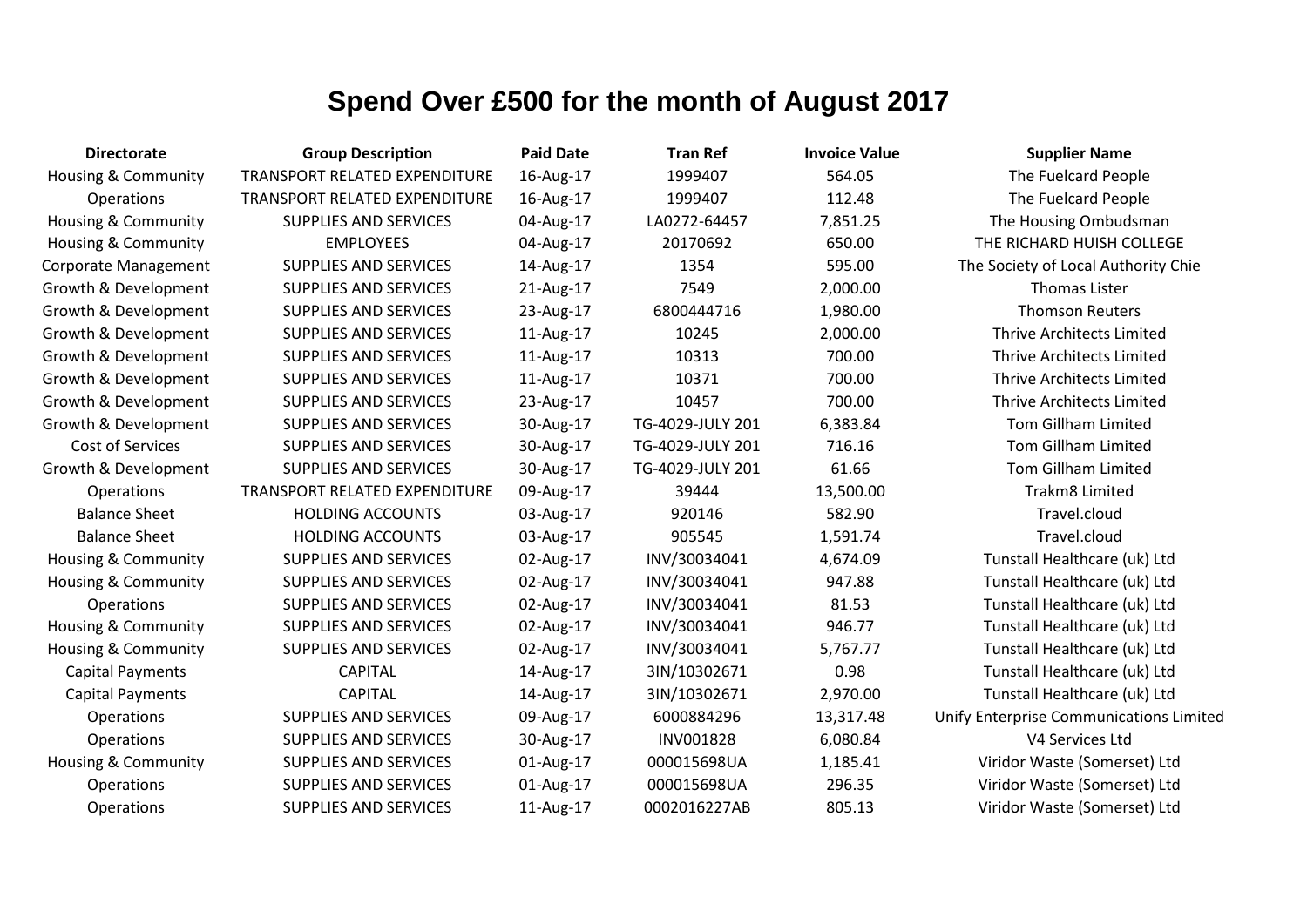| <b>Directorate</b>             | <b>Group Description</b>             | <b>Paid Date</b> | <b>Tran Ref</b>  | <b>Invoice Value</b> | <b>Supplier Name</b>               |
|--------------------------------|--------------------------------------|------------------|------------------|----------------------|------------------------------------|
| Operations                     | <b>SUPPLIES AND SERVICES</b>         | 25-Aug-17        | 0002015532AB     | 740.50               | Viridor Waste (Somerset) Ltd       |
| <b>Housing &amp; Community</b> | <b>SUPPLIES AND SERVICES</b>         | 04-Aug-17        | 0001984882AB     | 670.50               | Viridor Waste (Somerset) Ltd       |
| Operations                     | <b>SUPPLIES AND SERVICES</b>         | 25-Aug-17        | 0002075307AB     | 666.80               | Viridor Waste (Somerset) Ltd       |
| <b>Housing &amp; Community</b> | <b>SUPPLIES AND SERVICES</b>         | 09-Aug-17        | 0002075309AB     | 1,032.35             | Viridor Waste (Somerset) Ltd       |
| <b>Housing &amp; Community</b> | <b>SUPPLIES AND SERVICES</b>         | 09-Aug-17        | 0000016132UA     | 2,908.80             | Viridor Waste (Somerset) Ltd       |
| Operations                     | <b>SUPPLIES AND SERVICES</b>         | 09-Aug-17        | 0000016132UA     | 727.20               | Viridor Waste (Somerset) Ltd       |
| Operations                     | SUPPLIES AND SERVICES                | 21-Aug-17        | 151172           | 873.12               | <b>VITAX LIMITED</b>               |
| Operations                     | <b>SUPPLIES AND SERVICES</b>         | 25-Aug-17        | 150397           | 873.12               | <b>VITAX LIMITED</b>               |
| Operations                     | <b>SUPPLIES AND SERVICES</b>         | 30-Aug-17        | 151410           | 792.00               | <b>VITAX LIMITED</b>               |
| Operations                     | <b>SUPPLIES AND SERVICES</b>         | 02-Aug-17        | UK10/072017/6666 | 2,948.58             | Vodafone                           |
| Operations                     | SUPPLIES AND SERVICES                | 18-Aug-17        | 84811197         | 2,881.37             | <b>VODAFONE LIMITED (PAGING)</b>   |
| Operations                     | <b>SUPPLIES AND SERVICES</b>         | 18-Aug-17        | 84811197         | 503.59               | <b>VODAFONE LIMITED (PAGING)</b>   |
| Operations                     | <b>SUPPLIES AND SERVICES</b>         | 23-Aug-17        | KF61102          | 29,034.02            | <b>VODAFONE LIMITED (PAGING)</b>   |
| Operations                     | TRANSPORT RELATED EXPENDITURE        | 03-Aug-17        | IN02177680       | 1,587.24             | <b>Volkswagen Group Leasing</b>    |
| Operations                     | TRANSPORT RELATED EXPENDITURE        | 03-Aug-17        | IN02177681       | 1,587.24             | Volkswagen Group Leasing           |
| Operations                     | TRANSPORT RELATED EXPENDITURE        | 03-Aug-17        | 2177680          | 1,587.24             | <b>Volkswagen Group Leasing</b>    |
| Operations                     | <b>TRANSPORT RELATED EXPENDITURE</b> | 03-Aug-17        | 2177679          | 1,587.24             | <b>Volkswagen Group Leasing</b>    |
| Housing & Community            | PREMISES RELATED EXPENDITURE         | 01-Aug-17        | 5.32826E+12      | 2,191.95             | Water2business                     |
| Operations                     | PREMISES RELATED EXPENDITURE         | 01-Aug-17        | 5.30179E+12      | 1,147.80             | Water2business                     |
| <b>Housing &amp; Community</b> | PREMISES RELATED EXPENDITURE         | 11-Aug-17        | 5.30206E+12      | 505.40               | Water2business                     |
| Operations                     | PREMISES RELATED EXPENDITURE         | 01-Aug-17        | 530902447032X    | 1,817.50             | Water2business                     |
| Operations                     | PREMISES RELATED EXPENDITURE         | 09-Aug-17        | 8048661893       | 2,646.10             | Water2business                     |
| Housing & Community            | PREMISES RELATED EXPENDITURE         | 02-Aug-17        | 8048061199       | 2,191.95             | Water2business                     |
| Operations                     | <b>SUPPLIES AND SERVICES</b>         | 02-Aug-17        | TAU2056778       | 1,479.24             | Wessex Eagle Ltd T/A Eagle Plant   |
| <b>Capital Payments</b>        | <b>CAPITAL</b>                       | 11-Aug-17        | TAU2072618       | 13,015.00            | Wessex Eagle Ltd T/A Eagle Plant   |
| <b>Capital Payments</b>        | <b>CAPITAL</b>                       | 04-Aug-17        | <b>EPRF 436</b>  | 1,462.11             | <b>West Monkton Parish Council</b> |
| <b>Capital Payments</b>        | <b>CAPITAL</b>                       | 21-Aug-17        | <b>EPRF 442</b>  | 780.00               | <b>West Monkton Parish Council</b> |
| <b>Corporate Management</b>    | <b>SUPPLIES AND SERVICES</b>         | 30-Aug-17        | 25219            | 34,229.19            | <b>West Somerset Council</b>       |
|                                |                                      | 03-Aug-17        | 9839             | 1,135.36             | <b>Western Fabrications Ltd</b>    |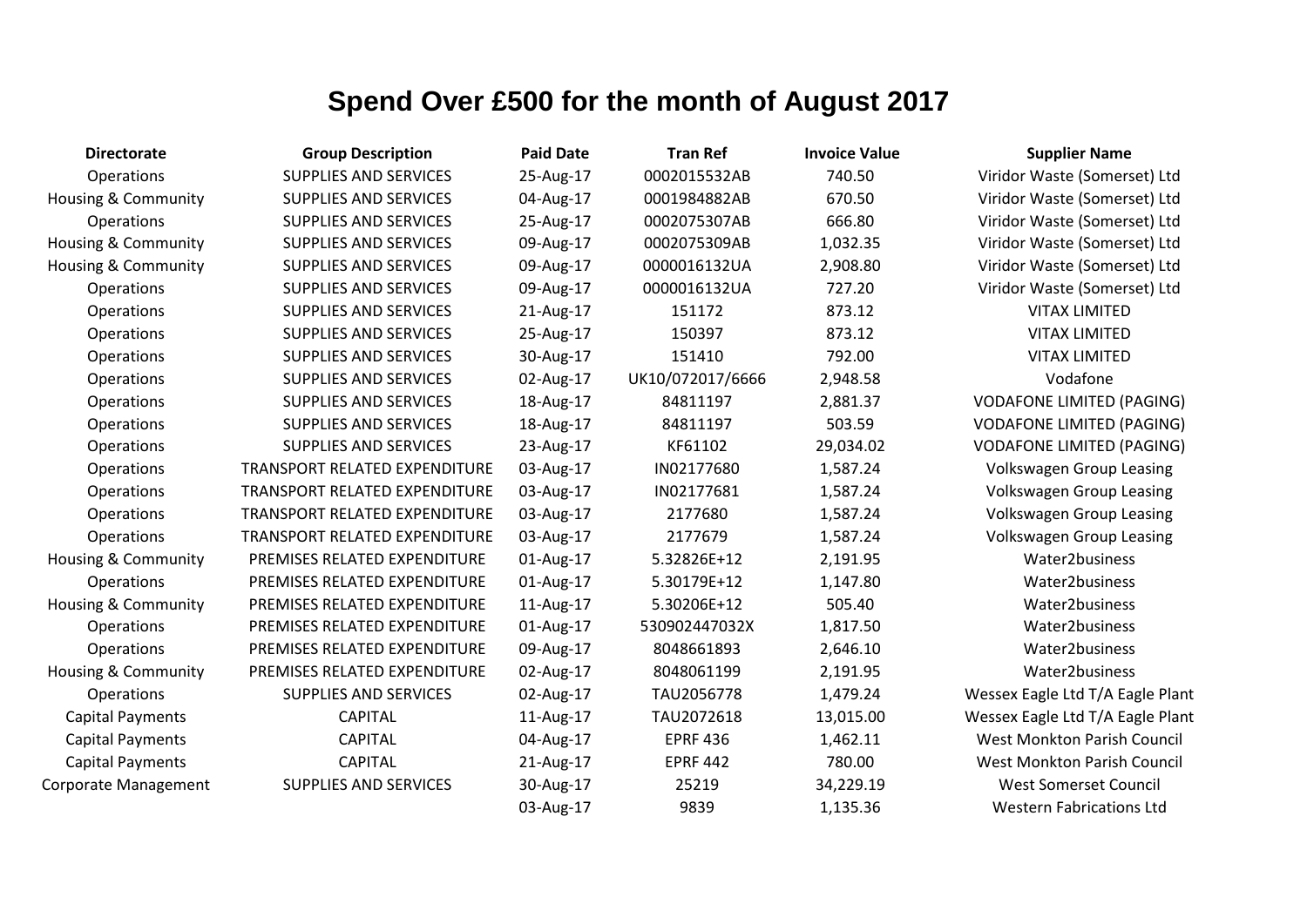| <b>Directorate</b>      | <b>Group Description</b>     | <b>Paid Date</b> | <b>Tran Ref</b> | <b>Invoice Value</b> | <b>Supplier Name</b>                      |
|-------------------------|------------------------------|------------------|-----------------|----------------------|-------------------------------------------|
|                         |                              | 03-Aug-17        | 9837            | 518.01               | <b>Western Fabrications Ltd</b>           |
|                         |                              | 03-Aug-17        | 9838            | 544.94               | <b>Western Fabrications Ltd</b>           |
|                         |                              | 03-Aug-17        | 9840            | 909.68               | <b>Western Fabrications Ltd</b>           |
|                         |                              | 14-Aug-17        | 9842            | 2,346.48             | <b>Western Fabrications Ltd</b>           |
|                         |                              | 14-Aug-17        | 9844            | 1,456.60             | <b>Western Fabrications Ltd</b>           |
|                         |                              | 14-Aug-17        | 9845            | 1,540.05             | <b>Western Fabrications Ltd</b>           |
|                         |                              | 14-Aug-17        | 9843            | 3,033.64             | <b>Western Fabrications Ltd</b>           |
|                         |                              | 11-Aug-17        | 9841            | 1,856.18             | <b>Western Fabrications Ltd</b>           |
| Housing & Community     | PREMISES RELATED EXPENDITURE | 18-Aug-17        | 26241           | 601.11               | <b>Western Fabrications Ltd</b>           |
|                         |                              | 04-Aug-17        | 9804            | 748.65               | <b>Western Fabrications Ltd</b>           |
| Housing & Community     | PREMISES RELATED EXPENDITURE | 21-Aug-17        | 9847            | 770.24               | <b>Western Fabrications Ltd</b>           |
| Housing & Community     | PREMISES RELATED EXPENDITURE | 21-Aug-17        | 9849            | 863.46               | <b>Western Fabrications Ltd</b>           |
| Housing & Community     | PREMISES RELATED EXPENDITURE | 21-Aug-17        | 9846            | 2,028.02             | <b>Western Fabrications Ltd</b>           |
| Housing & Community     | PREMISES RELATED EXPENDITURE | 25-Aug-17        | 9854            | 602.37               | <b>Western Fabrications Ltd</b>           |
| Housing & Community     | <b>SUPPLIES AND SERVICES</b> | 18-Aug-17        | 1241620         | 475.90               | <b>Westward Building Services Linited</b> |
| Housing & Community     | <b>SUPPLIES AND SERVICES</b> | 18-Aug-17        | 1241620         | 519.98               | <b>Westward Building Services Linited</b> |
| <b>Balance Sheet</b>    | <b>CURRENT ASSETS</b>        | 11-Aug-17        | 43882050        | 824.46               | <b>WOLSELEY UK LTD</b>                    |
|                         |                              | 07-Aug-17        | 44475645        | 505.38               | <b>WOLSELEY UK LTD</b>                    |
| <b>Balance Sheet</b>    | <b>CURRENT ASSETS</b>        | 18-Aug-17        | 44077716        | 863.26               | <b>WOLSELEY UK LTD</b>                    |
| <b>Balance Sheet</b>    | <b>CURRENT ASSETS</b>        | 11-Aug-17        | 44551692        | 1,329.00             | <b>WOLSELEY UK LTD</b>                    |
| <b>Balance Sheet</b>    | <b>CURRENT ASSETS</b>        | 21-Aug-17        | 44833858        | 1,844.64             | <b>WOLSELEY UK LTD</b>                    |
| Operations              | SUPPLIES AND SERVICES        | 14-Aug-17        | 168593          | 378.00               | WPS - Westward                            |
| Operations              | <b>SUPPLIES AND SERVICES</b> | 14-Aug-17        | 168593          | 268.80               | WPS - Westward                            |
| <b>Capital Payments</b> | <b>CAPITAL</b>               | 08-Aug-17        | 17060020        | 224,047.96           | <b>WRW Construction Ltd</b>               |
| <b>Capital Payments</b> | <b>CAPITAL</b>               | 21-Aug-17        | 17080028        | 203,034.06           | <b>WRW Construction Ltd</b>               |
| Housing & Community     | PREMISES RELATED EXPENDITURE | 18-Aug-17        | 2690            | 1,270.00             | Wyatt Joinery Ltd                         |
| Housing & Community     | PREMISES RELATED EXPENDITURE | 18-Aug-17        | 2689            | 710.00               | Wyatt Joinery Ltd                         |
| Housing & Community     | PREMISES RELATED EXPENDITURE | 18-Aug-17        | 2688            | 785.00               | Wyatt Joinery Ltd                         |
| Operations              | SUPPLIES AND SERVICES        | 30-Aug-17        | 1607077711      | 6,835.23             | Xerox Finance Ltd                         |